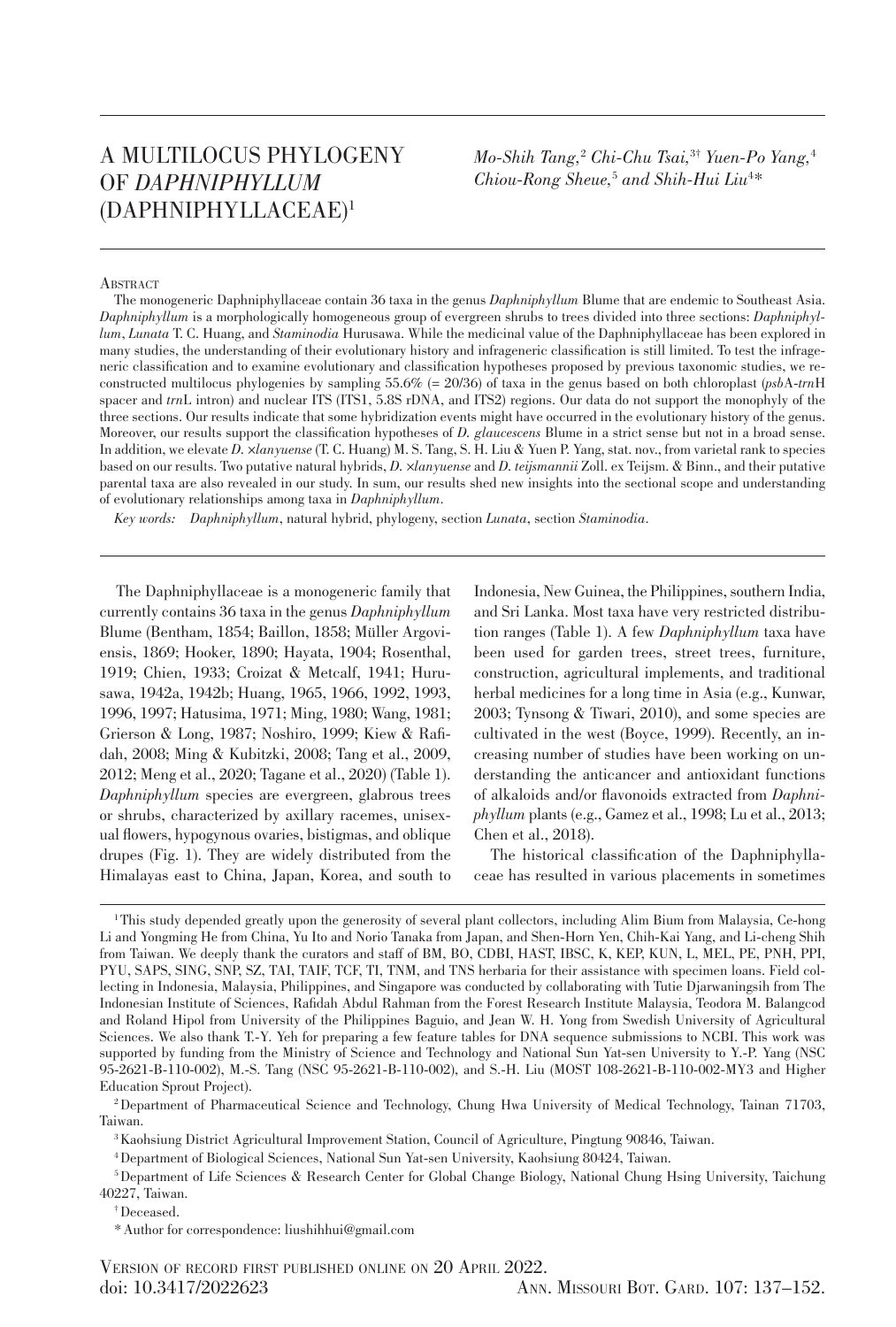| Scientific name                                                            | Section <sup>2</sup>          |                                                                                  | Pistillate flower <sup>3</sup> : Stigma |                              | Calyx                              | Staminode                         | Find                                                      | Distribution <sup>1</sup> |
|----------------------------------------------------------------------------|-------------------------------|----------------------------------------------------------------------------------|-----------------------------------------|------------------------------|------------------------------------|-----------------------------------|-----------------------------------------------------------|---------------------------|
|                                                                            |                               | early stage<br>of anthesis<br>Form at $% \left( \mathcal{N}_{\mathrm{F}}\right)$ | Abscission                              | $\ensuremath{\mathbf{Form}}$ | Persistent/<br>Caducous/<br>Absent | Persistent<br>Caducous/<br>Absent | Form of endocarp                                          |                           |
| D. calycinum Benth.*                                                       | Lunata                        | punctiform                                                                       | g                                       | $_{\rm{deft}}$               |                                    | ⋖                                 | comiculate                                                | EA                        |
| D. laurinum (Benth.) Baill.*                                               | Lunata                        | punctiform                                                                       | <b>PD</b>                               | $_{\rm def}$                 |                                    | ⋖                                 | comiculate                                                | <b>SEA</b>                |
| D. majus Müll. Arg.*                                                       | Lunata                        | <b>N/A</b>                                                                       | no                                      | $_{\rm cleft}$               | $\sim$                             | ≺                                 | strumose                                                  | ЕÁ                        |
| D. peltatum Yan Liu & T. Meng                                              | Lunata                        | punctiform                                                                       | no                                      | eleft                        | $\sim$                             | ⋖                                 | <b>N/A</b>                                                | China: Guangxi            |
| D. angustifolium Hutch.*                                                   | Staminodia                    | linear                                                                           | yes                                     | $\overline{A}$               | ≺                                  | ت                                 | $\operatorname{smooth}$                                   | China: Hubei, Sichuan     |
| D. buchananiifolium Hallier f.*                                            | Staminodia                    | reniform                                                                         | no                                      | free                         | $\circ$                            | $\cup$                            | $\mathop{\mathrm{smooth}}$                                | Philippines               |
| D. celebense K. Rosenthal                                                  | Staminodia                    | reniform                                                                         | no                                      | free                         | $\circ$                            | $\cup$                            | smooth                                                    | Indonesia                 |
| D. chartaceum K. Rosenthal*                                                | Staminodia                    | reniform                                                                         | $\overline{\rm n}$                      | $\overline{A}$               | ≺                                  | ≺                                 | strumose                                                  | $\mathbb{E}\Lambda$       |
| D. himalense (Benth.) Müll. Arg.*                                          | Staminodia                    | reniform                                                                         | $_{\rm n}$                              | $_{\rm free}$                | $\cup$                             | $\cup$                            | smooth or strumose                                        | $E\Lambda$                |
| D. longeracemosum K. Rosenthal*                                            | $\label{eq:sum_1} Staminodia$ | reniform                                                                         | no                                      |                              | ≺                                  | ≺                                 | strumose                                                  | $E\Lambda$                |
| D. macropodum Miq.*                                                        | Staminodia                    | reniform                                                                         | $\approx$                               | free or A                    | $C$ or $A$                         | $P$ or $A$                        | strumose                                                  | Ã                         |
| D. macropodum var. humile                                                  | Staminodia                    | reniform                                                                         | no                                      |                              |                                    |                                   | strumose                                                  | Japan                     |
| (Maxim. ex Franch. & Sav.)<br>K. Rosenthal*                                |                               |                                                                                  |                                         |                              |                                    |                                   |                                                           |                           |
|                                                                            |                               | NA                                                                               | <b>N/A</b>                              | N/A                          |                                    | N/A                               |                                                           | Philippines               |
| D. parvifolium Quisumb. & Merr.*                                           | Staminodia                    |                                                                                  |                                         |                              | Õ                                  |                                   | $\operatorname{smooth}$                                   |                           |
| D. woodsonianum T. C. Huang                                                | Staminodia                    | reniform                                                                         | $\mathbf{p}$                            | free                         | $\cup$                             | $\cup$                            | $\mathbf{s} \mathbf{m} \mathbf{o} \mathbf{o} \mathbf{th}$ | Indonesia: Sumatra        |
| D. beddomei Craib                                                          | Daphniphyllum                 | $_{\rm oblong}$                                                                  | no                                      | parted                       | U<br>${\bf P}$ or                  | U                                 | strumose                                                  | Indochina                 |
| $D.$ borneense Stapf*                                                      | Daphniphyllum                 | $_{\rm oblong}$                                                                  | no                                      | parted                       | $\circlearrowright$                | $\circlearrowright$               | $\operatorname{smooth}$                                   | Borneo                    |
| D. ceramense (T. C. Huang)<br>T. C. Huang                                  | Daphniphyllum                 | $_{\rm oblong}$                                                                  | m                                       | free                         | $\circ$                            | $\cup$                            | $\operatorname{smooth}$                                   | Indonesia                 |
| D. dichotomum (T. C. Huang)<br>T. C. Huang*                                | Daphniphyllum                 | oblong                                                                           | g                                       | parted                       | $\cup$                             | $\cup$                            | $\operatorname{smooth}$                                   | <b>SEA</b>                |
| oldhamii (Hemsl.) T. C. Huang<br>D. glaucescens Blume subsp.               | Daphniphylum                  | oblong                                                                           | no                                      | parted                       | ◡<br>$_{\rm P~or}$                 | ≺                                 | strumose                                                  | Taiwan                    |
| var. kengii (Hurus.)<br>T. C. Huang*                                       |                               |                                                                                  |                                         |                              |                                    |                                   |                                                           |                           |
| var. lanyuense T. C. Huang* <sup>7</sup><br>D. glaucescens subsp. oldhamii | Daphniphyllum                 | reniform                                                                         | <sub>n</sub>                            | parted                       | U                                  | ⋖                                 | strumose                                                  | Taiwan                    |

Table 1. Current infrageneric classification of genus Daphniphyllum Blume, the morphology of their pistillate flowers and fruits, and their distributions. Asterisks indicate the taxa sampled Table 1. Current infrageneric classification of genus *Daphniphyllum* Blume, the morphology of their pistillate flowers and fruits, and their distributions. Asterisks indicate the taxa sampled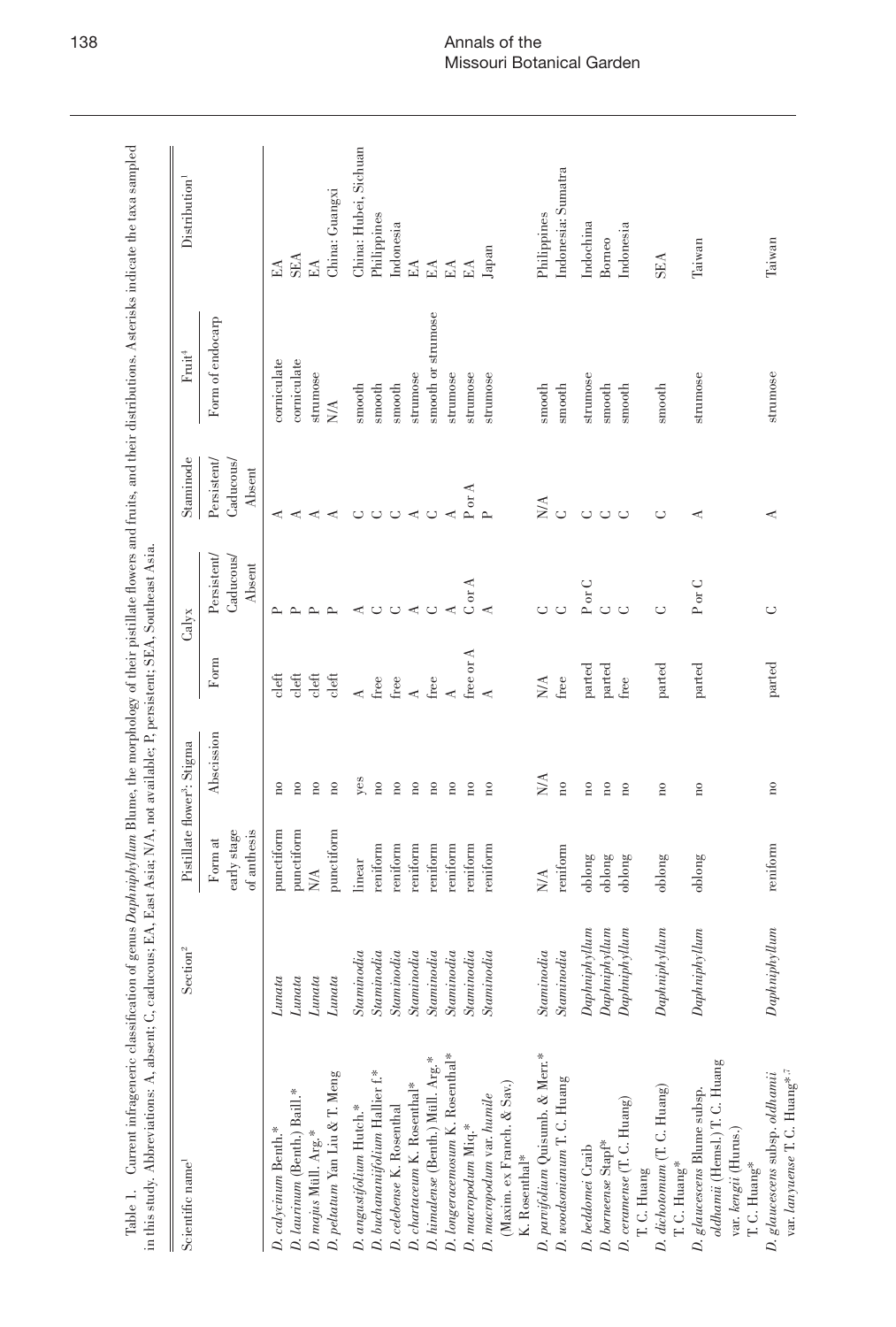| (Baill. ex Müll. Arg.) J. J. Sm.*<br>$D.$ glaucescens var. $blumeanum$                                                                                                                                                                                                  | Daphniphyllum                 | linear          | yes                     | parted         | ◡      |        | strumose         | Indonesia                             |
|-------------------------------------------------------------------------------------------------------------------------------------------------------------------------------------------------------------------------------------------------------------------------|-------------------------------|-----------------|-------------------------|----------------|--------|--------|------------------|---------------------------------------|
| D. glaucescens var. glaucescens                                                                                                                                                                                                                                         | Daphiyllum                    | linear          | no                      | parted         | ں      |        | strumose         | Indonesia: Java                       |
| D. glaucescens var. lancifolium<br>(Hook. f.) Rafidah                                                                                                                                                                                                                   | $\label{prop:opt} Donvinylum$ | linear          | $\overline{n}$          | parted         | C      | C      | strumose         | Malay Peninsula                       |
| D. gracile Gage                                                                                                                                                                                                                                                         | Daphniphyllum                 | oblong          | $\overline{\mathrm{m}}$ | parted         |        | $\cup$ | smooth           | New Guinea                            |
| D. gracile var. newirelandum<br>T. C. Huang                                                                                                                                                                                                                             | Daphniphyllum                 | reniform        | NA                      | <b>N/A</b>     | N/A    | NA     | smooth           | New Guinea                            |
| D. hongiaoense Yahara & Tagane                                                                                                                                                                                                                                          | Daphniphyllum                 | oblong          | NA                      | $\mathbf{A}^6$ |        |        | strumose         | Vietnam                               |
| D. luzonense Elmer                                                                                                                                                                                                                                                      | Daphniphyllum                 | linear          | $\mathbf{e}$            | parted         | ں      | Ō      | smooth           | Philippines                           |
| D. neilgherrense (Wight) Thwaites                                                                                                                                                                                                                                       | Daphniphylum                  | oblong          | $\overline{n}$          | parted         | ں      |        | strumose         | South of India and Sri                |
|                                                                                                                                                                                                                                                                         |                               |                 |                         |                |        |        |                  | Lanka                                 |
| D. oldhamii (Hemsl.) K. Rosenthal*                                                                                                                                                                                                                                      | Daphniphyllum                 | oblong          | $\overline{n}$          | parted         |        |        | strumose         | $E\Lambda$                            |
| D. papuanum Hallier f.                                                                                                                                                                                                                                                  | Daphniphyllum                 | oblong          | $\overline{\mathbf{n}}$ | parted         | ت      |        | smooth, strumose | New Guinea                            |
| D. paxianum K. Rosenthal*                                                                                                                                                                                                                                               | Daphniphylum                  | $_{\rm oblong}$ | $\overline{n}$          | parted         | $\sim$ |        | strumose         |                                       |
| D. scortechinii Hook. f.*                                                                                                                                                                                                                                               | Daphniphyllum                 | oblong          | $\overline{n}$          | parted         | $\cup$ | $\cup$ | smooth           | Malay Peninsula                       |
| D. subverticillatum Merr.                                                                                                                                                                                                                                               | Daphniphyllum                 | oblong          | $\overline{\mathbf{n}}$ | parted         | ں      |        | strumose         | China: Fujian,                        |
|                                                                                                                                                                                                                                                                         |                               |                 |                         |                |        |        |                  | Guangdong                             |
| D. sumatraense (T. C. Huang)<br>T. C. Huang                                                                                                                                                                                                                             | Daphniphyllum                 | reniform        | $\overline{n}$          | parted         | ں      | ◡      | smooth           | Indonesia: Sumatra                    |
| D. teijsmannii Zoll. ex Teijsm. &<br>$\mathsf{Binn}^*$                                                                                                                                                                                                                  | Daphniphyllum                 | oblong          | $\overline{n}$          | parted         | ◡      | å      | strumose         | Korea: Jeju Island<br>Japan and South |
| D. timorianum (T. C. Huang)<br>T. C. Huang                                                                                                                                                                                                                              | Daphniphyllum                 | oblong          | no                      | parted         | ں      | U      | smooth           | Indonesia                             |
| <sup>1</sup> The list of the current accepted 36 <i>Daphniphyllum</i> taxa and distribution of each taxon were adopted from Huang (1965, 1993, 1993, 18ausima (1971), Ming and Kubitzki (2008), Kiew and<br>Rafdah (2008). Mene et al. (2020). and Tagane et al. (2020) |                               |                 |                         |                |        |        |                  |                                       |

Rafidah (2008), Meng et al. (2020), and Tagane et al. (2020).<br>*2 Daphniphyllum peltatum* is assigned to section *Lunata* by Mo-Shih Tang based on its punctiform stigmas and cleft, 4- to 6-parted, persistent calyx (see the <sup>2</sup> Daphniphyllum peltatum is assigned to section Lunata by Mo-Shih Tang based on its punctiform stigmas and cleft, 4- to 6-parted, persistent calyx (see the species description in Meng et al. [2020]). Daphniphyllum hongiaoense is assigned to section Daphniphyllum by Mo-Shih Tang based on its species description in Tagane et al. (2020). Sectional assignments for all other Daphni-[2020]). *Daphniphyllum hongiaoense* is assigned to section *Daphniphyllum* by Mo-Shih Tang based on its species description in Tagane et al. (2020). Sectional assignments for all other *Daphni-*Rafidah (2008), Meng et al. (2020), and Tagane et al. (2020). phyllum taxa were obtained from Tang et al. (2012).

 $^3$  The pistillate flower morphology for each taxon was gained from Huang (1965, 1966), Tang et al. (2009, 2012), Meng et al. (2020), and Tagane et al. (2020). *phyllum* taxa were obtained from Tang et al. (2012).<br><sup>3</sup> The pistillate flower morphology for each taxon was gained from Huang (1965, 1966), Tang et al. (2009, 2012), Meng et al. (2020), and Tagane et al. (2020).

<sup>4</sup> Fruit morphology was investigated by Mo-Shih Tang. 4 Fruit morphology was investigated by Mo-Shih Tang.

<sup>s</sup> The type specimen of *Daphniphyllum teijsmannii* has staminodes, while other *D. teijsmannii* plants have no staminode (Tang et al., 2012).<br><sup>6</sup> For *Daphniphyllum hongiaoense*, the calyx is absent in pistillate flowers <sup>5</sup> The type specimen of *Daphniphyllum teijsmannii* has staminodes, while other *D. teijsmannii* plants have no staminode (Tang et al., 2012).

<sup>6</sup> For *Daphniphyllum hongiaoense,* the calyx is absent in pistillate flowers, and five calyces are shown in staminate flowers (Tagane et al., 2020).

<sup>7</sup> Note that Daphniphyllum glaucescens subsp. oldhamit var. lanyuense is elevated to D. Xlanyuense in this study.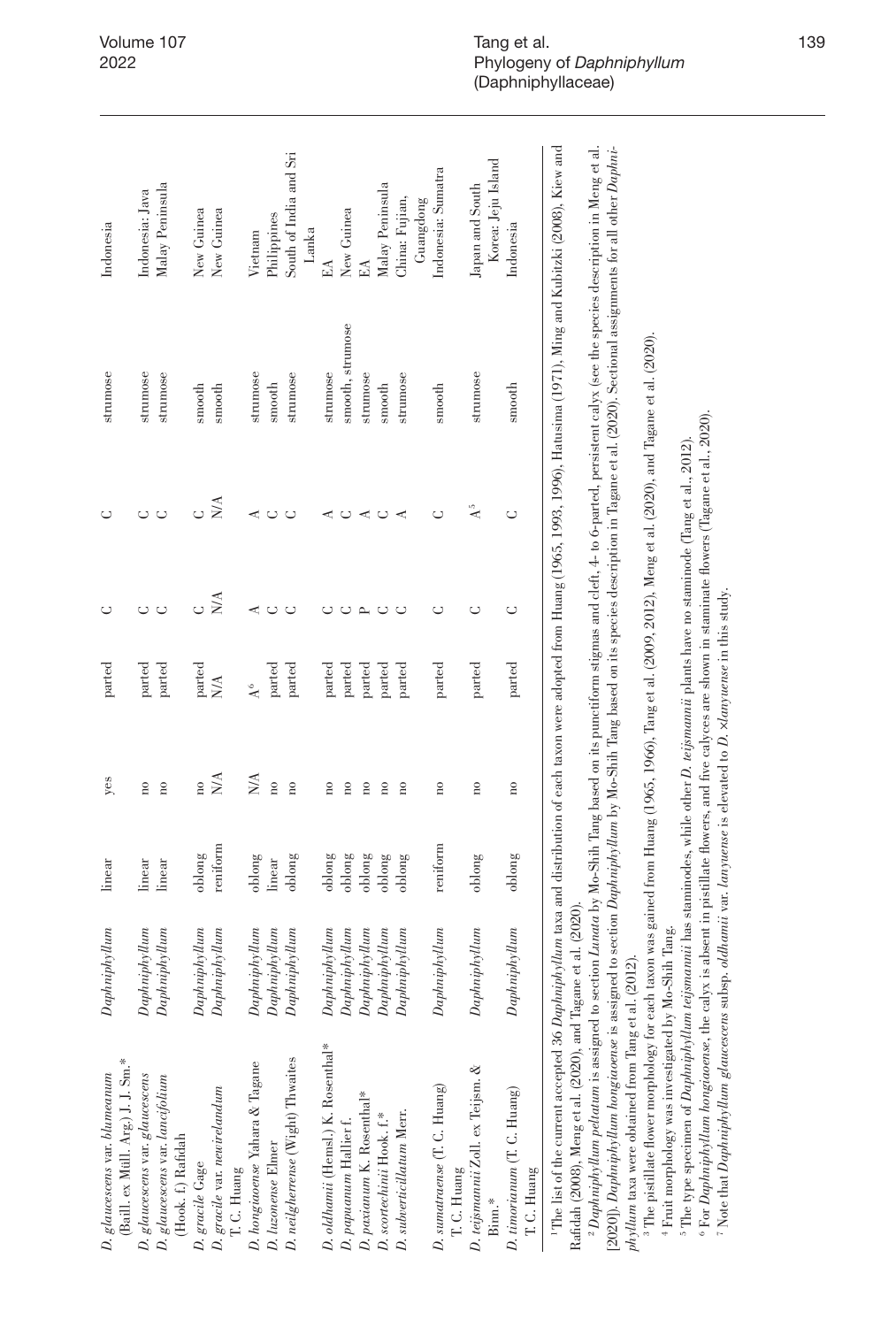

Figure 1. Representatives of *Daphniphyllum* Blume taxa. —A. Habit of *D.* ×*lanyuense* (T. C. Huang) M. S. Tang, S. H. Liu & Yuen P. Yang. ––B. Female inflorescences and flowers with linear stigma and parted calyx in *D. glaucescens* var. *blumeanum* (Baill. ex Müll. Arg.) J. J. Sm. ––C. Female inflorescences and flowers with reniform stigma and staminodia in *D. macropodum* Miq. var. humile (Maxim. ex Franch. & Sav.) K. Rosenthal, scale bar = 1 cm. -- D. Female inflorescences and flowers with oblong stigma and parted calyx in *D. oldhamii* (Hemsl.) K. Rosenthal, scale bar = 1 cm. —E. Male inflorescences and flowers in *D. glaucescens* subsp. *oldhamii* var. *kengii* (Hurus.) T. C. Huang, scale bar = 0.5 cm. ––F. Leaves of *D. macropodum*. ––G. Female inflorescences and flowers with reniform stigma and free sepal in *D. buchananiifolium* Hallier f., scale bar = 1 cm. ––H. Fruits of *D. borneense* Stapf, scale bar = 1 cm. All photos were taken by Mo-Shih Tang.

distantly related families. *Daphniphyllum glaucescens* Blume was the first species of the genus and was considered to belong in the Euphorbiaceae (Blume, 1826). Baillon (1858) placed *Daphniphyllum* in the Rhamnaceae. Based on the morphology of sepals, stamens, and fruits. Müller Argoviensis (1869) assigned *Daphniphyllum* to its own family Daphniphyllaceae. Studies focusing on palynology (Huang, 1965; Bhatnagar & Garg, 1977), floral morphology (Tiffney, 1986; Kapil & Bhatnagar, 1994), embryology (Endress & Igersheim, 1999), wood anatomy (Huang, 1965; Cronquist, 1983), and dispersal mechanisms (Tiffney, 1986) suggested that *Daphniphyllum* is close to Hamamelids. Based on recent molecular phylogenetic studies, the family Daphniphyllaceae is placed in the Saxifragales and is closely related to Altingiaceae, Cercidiphyllaceae, and Hamamelidaceae (Feng et al., 1998; Shi et al., 2001; Davis & Chase, 2004; Dong et al., 2013a; Soltis et al., 2013; Tank et al., 2015; APG IV, 2016; Folk et al., 2019; Li et al., 2019).

Sectional classification of *Daphniphyllum* is difficult and has varied based on the morphological characters that have been used to delimit species into sections. Hurusawa (1942a, 1942b) investigated four Japanese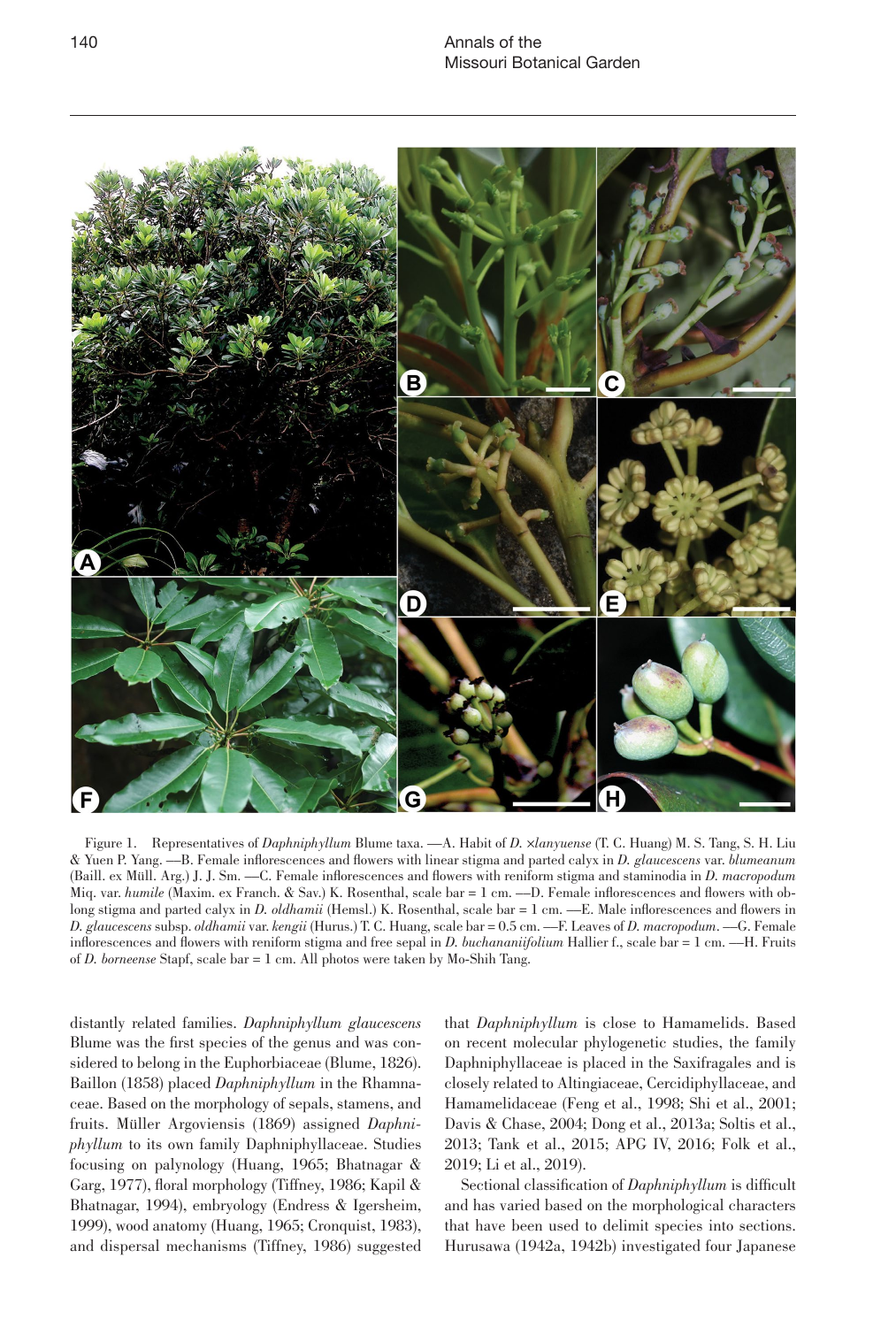and Taiwanese taxa and divided those *Daphniphyllum* into two sections: *Staminodia* Hurusawa and *Calycifera* Hurusawa. Huang (1966) treated all *Daphniphyllum*–– nine species, 19 subspecies, 16 varieties, and three forms––in three sections: *Calycifera* (assigned as *Daphniphyllum* [after Huang, 1966]); *Lunata* T. C. Huang; and *Staminodia*. Later, Huang (1996, 1997) described 16 Malaysian *Daphniphyllum* taxa and relegated section *Staminodia* to be a subsection of section *Daphniphyllum*. Tang et al. (2009, 2012) investigated leaf anatomy and pistil morphology in 19 taxa of *Daphniphyllum* that supported classification into three sections proposed by Huang (1965, 1966). *Daphniphyllum buchananiifolium* Hallier f. and *D. woodsonianum* T. C. Huang were found to belong to section *Staminodia* based on their pistil characters and leaf morphology (Tang et al., 2009, 2012) (see Table 1). Section *Lunata* now comprises four taxa characterized by a persistent, cleft calyx and punctiform stigma; section *Daphniphyllum* consists of 22 taxa with a persistent or deciduous calyx and oblong or linear stigma; and section *Staminodia* contains 10 taxa with asepalous or two (to four) free deciduous sepals (four taxa are asepalous; four taxa have two [to four] free sepals; one taxon has both asepalous flowers or two [to four] free sepal flowers; and information of another taxon is unavailable) and a reniform stigma (Huang, 1965, 1966; Tang et al., 2012) (Table 1). The limited morphology that defines sections and delimitation of species may also be further complicated by cryptic differences; thus, a densely sampled molecular phylogeny is needed to better inform relationships and classification schemes.

No comprehensive phylogeny has tested the evolutionary history of *Daphniphyllum*. Huang's (1965) classification scheme was based on six traits including long/short sepals, free/fused sepals, present/absent calyx, long/short style, colpate/colporoidate-colporate pollen, and multiseriate (2[to 3]-)/uniseriate wood rays. Based on these characteristics, Huang (1965, 1996) proposed that sections *Lunata* and *Daphniphyllum* were the earliest diverging lineages, and section *Staminodia* is sister to section *Daphniphyllum*. However, based on pistillate flower morphology, Tang et al. (2012) proposed different hypotheses on the relationships among the sections of *Daphniphyllum*. They proposed a hypothetical phylogeny that section *Staminodia* with the sepals absent or free was the earliest lineage sister to sections *Lunata* and *Daphniphyllum* with connate sepals (Tang et al., 2012). In a broad study of the Saxifragales based on 301 low-copy and 24 multicopy regions (Folk et al., 2019), *D. macropodum* Miq. (section *Staminodia*) was placed as the earliest branch of the Daphniphyllaceae, which supported the hypotheses of Tang et al. (2012), and the low resolution of sections and species in Daphniphyllaceae implied the need

of a more comprehensive phylogenetic study in this family.

High morphological similarity among taxa in *Daphniphyllum* has led to the difficulty in intrageneric classification and recognition of species. Delimitation of *D. glaucescens* has varied in rank classification from subspecies to a variety. For example, Huang (1965, 1966, 1992, 1993) proposed a classification hypothesis with a broad species concept of *D. glaucescens* and assigned a list of subspecies and varieties in his early *Daphniphyllum* studies. Later morphological investigation did not support Huang's earlier classification of *D. glaucescens* and resulted in the subspecies and/or varieties being treated at a specific status (Ming, 1980; Huang, 1996, 1997; Ming & Kubitzki, 2008; Tang et al., 2009, 2012). However, no analyses had been provided to test *D. glaucescens* s.l. in these studies.

Molecular phylogenetic analyses have been successfully applied to provide insights into species delimitation and to investigate infraspecific relationships for many plant groups (e.g., Koch et al., 2003; Gutiérrez & Garbino, 2018; Liu et al., 2018; Vigalondo et al., 2019). Here, we aim to (1) examine the sectional classification of *Daphniphyllum*, (2) elucidate the evolutionary relationships among taxa, and (3) test the classification hypothesis of *D. glaucescens* s.l.

### Materials and Methods

# plant materials and taxon sampling

To provide a comprehensive phylogeny of *Daphniphyllum*, we sampled as many *Daphniphyllum* taxa as possible to represent all three sections and included 20/36 taxa. Species were identified by investigating the leaf, pistillate flower, and fruit morphology (see Table 1), reviewing earlier systematic works on *Daphniphyllum* (Bentham, 1854; Baillon, 1858; Müller Argoviensis, 1869; Hooker, 1890; Hayata, 1904; Rosenthal, 1919; Chien, 1933; Croizat & Metcalf, 1941; Hurusawa, 1942a, 1942b; Huang, 1965, 1966, 1992, 1993, 1996, 1997; Hatusima, 1971; Ming, 1980; Wang, 1981; Grierson & Long, 1987; Noshiro, 1999; Ming & Kubitzki, 2008; Tang et al., 2009, 2012), and examining specimens from BM, BO, CDBI, HAST, IBSC, K, KEP, KUN, L, MEL, PE, PNH, PPI, PYU, SAPS, SING, SNP, SZ, TAI, TAIF, TCF, TI, TNM, and TNS herbaria (Thiers, 2016). Most material was collected during field trips and preserved in silica by us in China, Indonesia, Japan, Malaysia, the Philippines, and Taiwan, and some additional samples collected and preserved in silica were provided by other botanists. Herbarium materials were used when no fresh material was available. The details of the sampled taxa and collections are shown in Supplementary Table S1. Seven outgroup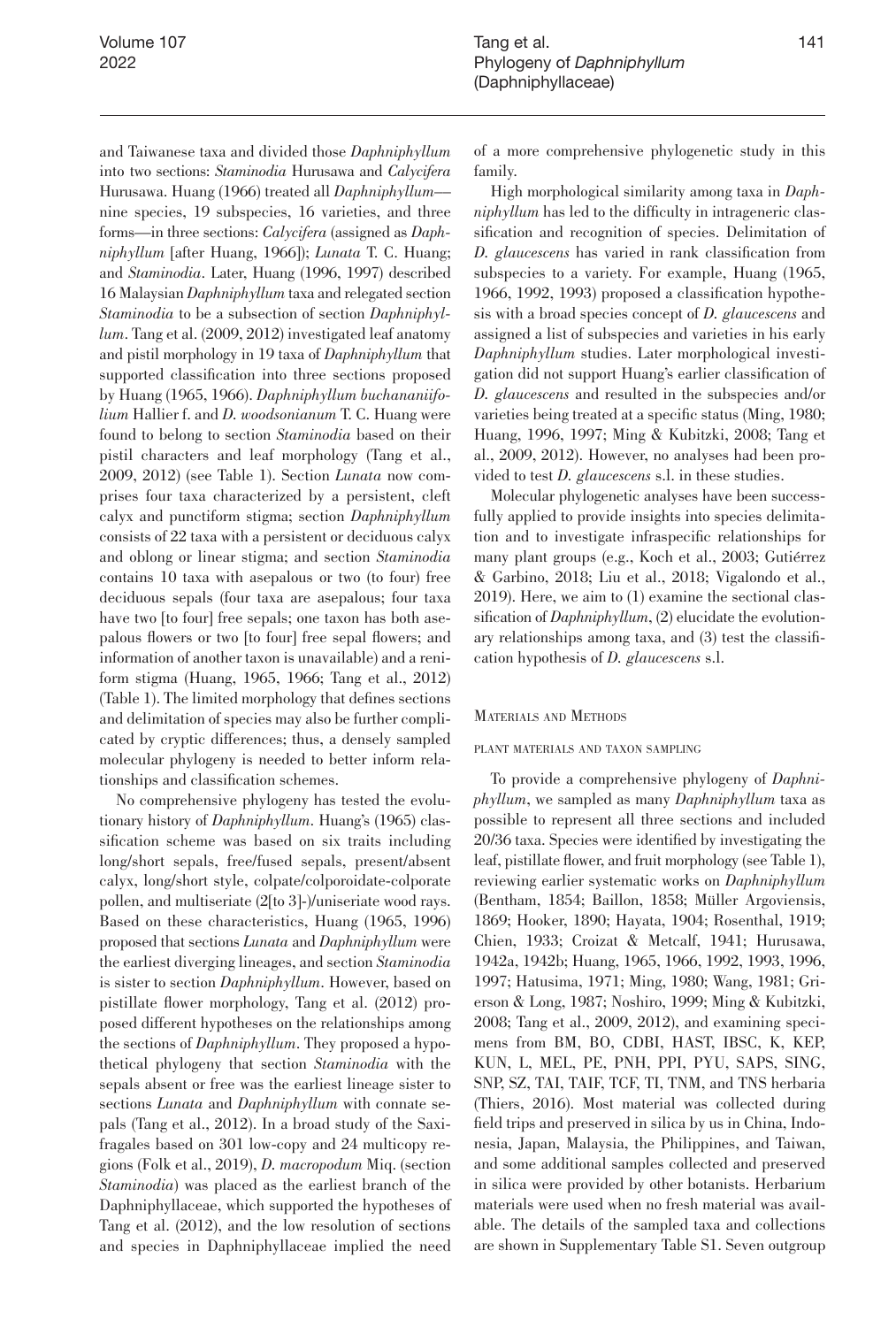taxa (*Liquidambar formosana* Hance, *Cercidiphyllum japonicum* Siebold & Zucc*.*, *Corylopsis glabrescens* Franch. & Sav., *Corylopsis pauciflora* Siebold & Zucc., *Corylopsis spicata* Siebold & Zucc*.*, *Eustigma oblongifolium* Gardner & Champ., and *E. balansae* Oliv.) representing the three most closely related families Altingiaceae, Cercidiphyllaceae, and Hamamelidaceae (Tank et al., 2015; APG IV, 2016; Li et al., 2019) were also selected. The details of outgroup taxa are provided in Supplementary Table S1.

dna isolation, dna region selection, amplification, cloning, and sequencing

Genomic DNA was isolated from dried leaf materials using the DNeasy Plant Mini Kit (Qiagen, Hilden, Germany) following the manufacturer's protocol. The ITS (ITS1, 5.8S rDNA, and ITS2), *psb*A-*trn*H spacer, and *trn*L intron regions were chosen for the study for their broad application across plant families and utility. The primers and amplification protocols described in Taberlet et al. (1991), Azuma et al. (1999), and Tsai et al. (2005) were employed in the present study for the three selected regions (Supplementary Table S2). The amplified products were purified by cutting the gel after gel separation on 1.0% agarose, and then DNA was dissolved by the Gel/PCR DNA Isolation System (Viogene, New Taipei City, Taiwan) according to the manufacturer's protocol. The purified DNA was sequenced commercially on an ABI PRISM 3700 Genetic Analyzer (Thermo Fisher Scientific Inc., Waltham, Massachusetts, U.S.A.) at the Genomics BioSci & Tech. Co. Ltd. (New Taipei City, Taiwan) with the polymerase chain reaction (PCR) primers (Supplementary Table S2).

Our initial sequencing results showed that some *Daphniphyllum* samples have a few ambiguous bases in their ITS sequences. For these *Daphniphyllum* samples (see Results), TA cloning was carried out using pGEM-T Easy Vector Systems (Promega, Madison, Wisconsin, U.S.A.) with the purified PCR products of the region. Positive colonies were double-checked using PCR amplifications with the T7 and SP6 primers. Three to five positive double-checked clones were selected for each sample and were sequenced commercially with the primers T7 and SP6 at the Genomics BioSci & Tech. Co. Ltd.

Contigs were assembled with BioEdit 7.2.6.1 (Hall, 1999). The newly generated sequences have been submitted to the NCBI database, and the accession numbers are reported in Supplementary Table S1.

### phylogenetic analyses

Sequence alignments were conducted using MAFFT 7 (Katoh et al., 2002; Katoh & Standley, 2013), and

alignments were viewed in Mesquite 3.6 (Maddison & Maddison, 2018). Alignments were adjusted to reduce misalignment of poly-A or poly-T repeats. An earlier plastome comparison study showed no recombination in plastomes of order Saxifragales plants (Dong et al., 2013b). Hence, the alignments of our *psb*A-*trn*H spacer and *trn*L intron regions were concatenated as the chloroplast (cp) alignment. Indels in the alignment were coded using simple gap-coding (Simmons & Ochoterena, 2000) implemented using FastGap 1.2 (Borchsenius, 2009). Studies have shown that gap-coding provides support to branch nodes in analyses (Dessimoz & Gil, 2010; Goh et al., 2020).

The ITS and cp alignments were inferred separately using maximum likelihood (ML) and Bayesian inference (BI) using RAxML 8.2.12 (Stamatakis, 2014) and MrBayes 3.2.6 (Huelsenbeck & Ronquist, 2001; Ronquist et al., 2012), respectively, in the CIPRES Science Gateway 3.3 (Miller et al., 2010). To conduct ML and BI tree reconstructions, the best-fit nucleotide substitution models for cp and ITS trees were estimated in advance using jModeltest 2.1.10 (Darriba et al., 2012) with the Akaike information criterion (AIC). The best-fit nucleotide substitution models of the studied regions are available in Table 2. For ML tree reconstructions, 10 tree searches and 1000 rapid bootstrap (BS) procedures were run in RAxML 8.2.12 with the best-fit nucleotide substitution models. For BI tree reconstructions, two independent Markov chain Monte Carlo (MCMC) runs were performed in MrBayes 3.2.6 with the best-fit nucleotide substitution models. In each run, the algorithm began from a random tree, and four simultaneous chains were set at default temperature (Huelsenbeck & Ronquist, 2001). One tree was sampled every 1000th generation, and a total of  $1 \times 10^7$ generations were performed in each run. The first 25% of trees were set as burn-in. To estimate the posterior probabilities (PP) on each branch of the consensus BI tree, the last 75% of trees were summed with a 50% majority rule applied. The ML and BI trees were then illustrated using FigTree 1.4.3 (Rambaut, 2014).

Shimodaira-Hasegawa (SH) (Shimodaira & Hasegawa, 1999) and Kishino-Hasegawa (KH) tests (Kishino & Hasegawa, 1989) implemented in PAUP\* version 4.0a166 (Swofford, 2002) were conducted to test the topological incongruence between the ITS and cp trees. The combination of multiple loci from different genomic regions has been shown to provide better phylogenetic resolution (Burleigh & Mathews, 2004; Kupczok et al., 2010; Liu et al., 2017; Shi et al., 2017). To improve the discrimination of the *Daphniphyllum* phylogeny, combined data were used to reconstruct a species tree using both ML and BI algorithms with the criteria described above. Since all ITS clones from the same collection were clustered into a clade (Fig. 2), one ITS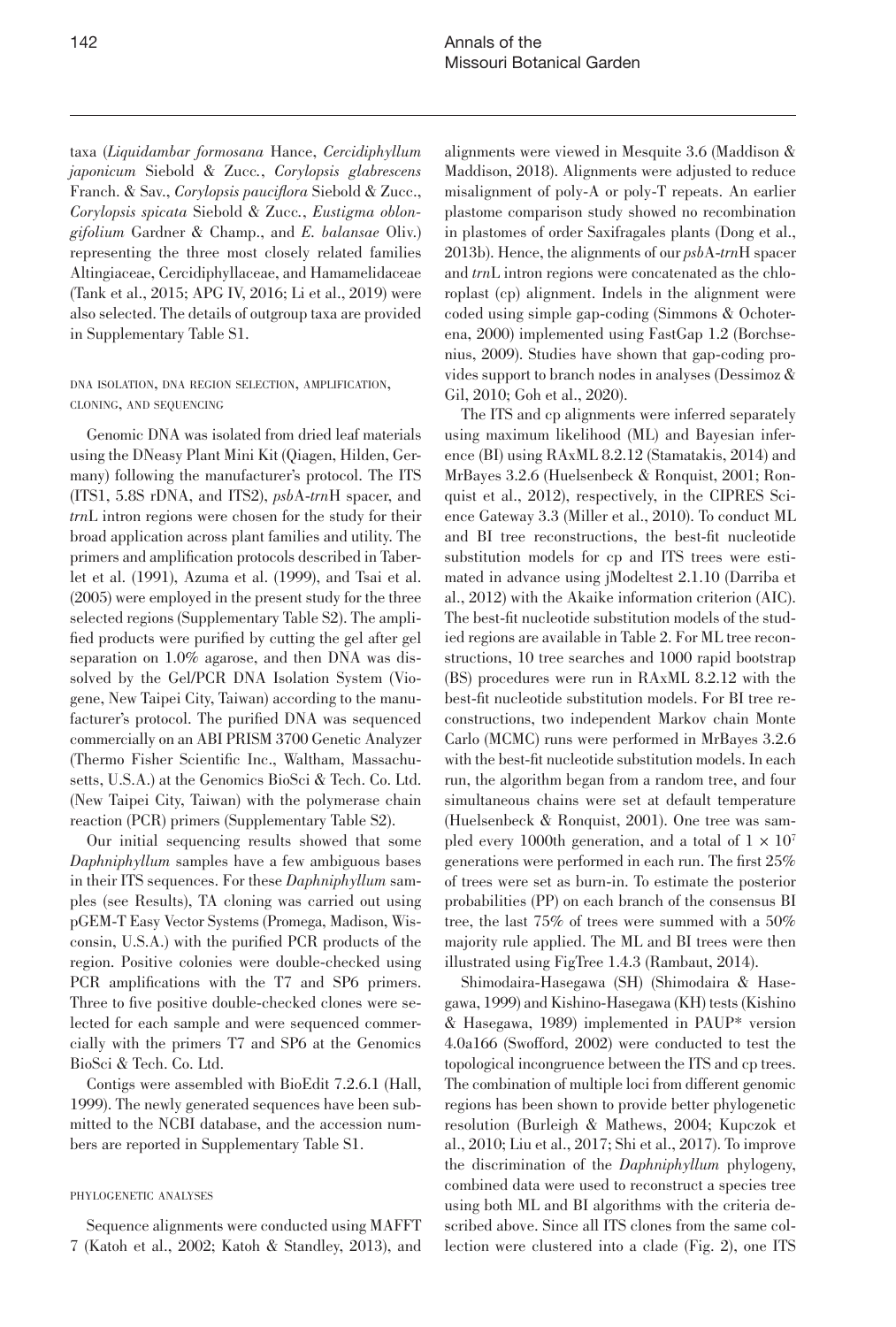| Alignment<br>(DNA region)        | Number of<br>ingroup<br>sequences/<br>taxa | Number of<br>outgroup<br>sequences/<br>taxa | Length of<br>alignment<br>$(bp + indel)$ | Number of<br>parsimony-<br>informative<br>characters (all<br>accessions/ | Percentage<br>of parsimony-<br>informative<br>characters (all<br>accessions/ | Number of<br>informative<br>indel<br>characters | The best-fit<br>nucleotide<br>substitution<br>model |
|----------------------------------|--------------------------------------------|---------------------------------------------|------------------------------------------|--------------------------------------------------------------------------|------------------------------------------------------------------------------|-------------------------------------------------|-----------------------------------------------------|
| $cp (psbA-trnH)$                 | 30/16                                      | 6/6                                         | $895 + 38$                               | ingroup only)<br>92/24                                                   | ingroup only)<br>10.28% / 2.68%                                              | 23                                              | $GTR + G$                                           |
| $space + trnL$<br>intron)        |                                            |                                             |                                          |                                                                          |                                                                              |                                                 |                                                     |
| $ITS (ITS1+5.8S)$<br>$rDNA+ITS2$ | 55/20                                      | 6/6                                         | $707 + 87$                               | 235/54                                                                   | 33.24% / 7.64%                                                               | 51                                              | $GTR+I$                                             |

Table 2. The statistics for maximum parsimony analyses, the best-fit nucleotide substitution models, and indels for DNA regions applied in this study.

clone was randomly selected to represent the collection in the combined alignment. In addition, in order to understand the phylogenetic relationships among the main lineages in this family and to reduce the conflict signals from reticulate evolution, any taxa with possible hybrid origin(s), if any, were excluded from the combined tree analyses (Moody & Rieseberg, 2012; Triplett et al., 2014; Gong et al., 2017).

To test the classification hypotheses of *Daphniphyllum glaucescens* s.l., we employed topological conflict analyses, which were successfully applied in many earlier phylogenetic studies (Yang et al., 2012; Guo et al., 2017; Liu et al., 2018). For each alignment (cp, ITS, or ITS+cp), we first created a hypothesis tree (Ho) assuming all subspecies and varieties are in a monophyletic clade. Then, for each alignment, a constraint ML tree was generated with RAxML 8.2.12 as described in the previous paragraphs but using the Ho tree as a specific constraint, GTR+G as evolutionary model, and (-f g) as the optional parameters. Later, both SH and KH tests were conducted to test whether the constraint ML trees were significantly different from our real, unconstrained ML trees.

# **RESULTS**

In total, 45 *Daphniphyllum* accessions––representing 20 taxa (20/36 = 55.6%), including three taxa (3/4 = 75.0%) in section *Lunata*, eight taxa (8/10 = 80.0%) in section *Staminodia*, and nine taxa (9/22 = 40.9%) in section *Daphniphyllum* as proposed by Tang et al. (2012)––were analyzed in this study (Supplementary Table S1). Eleven *Daphniphyllum* accessions had ambiguous bases in their ITS sequences in our initial sequencing results, and the TA cloning was applied for these accessions. Two to five distinctive ribotypes were identified for these accessions (Supplementary Table S1, File S4). In sum, we produced 95 *Daphniphyllum* sequences newly generated in this study, six sequences

(four ITS accessions, one *psb*A-*trn*H spacer accession, and one *trn*L intron accession) downloaded from Gen-Bank, and six sequences obtained from the supermatrix of Folk et al. (2019). Detailed information of all studied *Daphniphyllum* sequences is provided in Supplementary Table S1. In total, 107 *Daphniphyllum* sequences were used. We also sequenced one additional outgroup and used 17 sequences from GenBank for six outgroup taxa in our analyses (Supplementary Table S1).

We found that PCR was unsuccessful using herbarium samples in our study. Supplementary Table S7 shows all herbarium samples from which genomic DNA was extracted in this study. Only two *Daphniphyllum* samples were successfully amplified (*D. laurinum* (Benth.) Baill. collected by Ambri & Arifin #AA129 and *D. angustifolium* Hutch. collected by Yaodong Chen #2009, see Supplementary Table S1). Earlier studies revealed that DNA quality remains relatively good in the herbarium samples for some plant groups (e.g., Choi et al., 2015; Shipunov et al., 2020) but not for other plant groups (e.g., Do & Záveská Drábková, 2018; Paton et al., 2018). Our study shows that *Daphniphyllum* herbarium samples do not provide high quality usable DNA even after relatively short periods of time.

Phylogenetic trees were reconstructed based on 30 and 55 *Daphniphyllum* sequences and six outgroups in the cp and ITS alignments with lengths of 933 and 794 characters, respectively (Table 2). In total, 92 (10.28%) and 235 (33.24%) parsimony-informative base pairs and 23 and 51 indels were found in the cp and ITS analyses, respectively (Table 2).

Our ML and BI analyses based on ITS alignment were similar in topology but differed in branch support values. The ML and BI trees based on cp alignment were also similar to one another in topology. Therefore, only BI trees are shown here (Figs. 2, 3, Supplementary Fig. S8). The alignments and tree files are available in the supplementary data (Files S3, S4).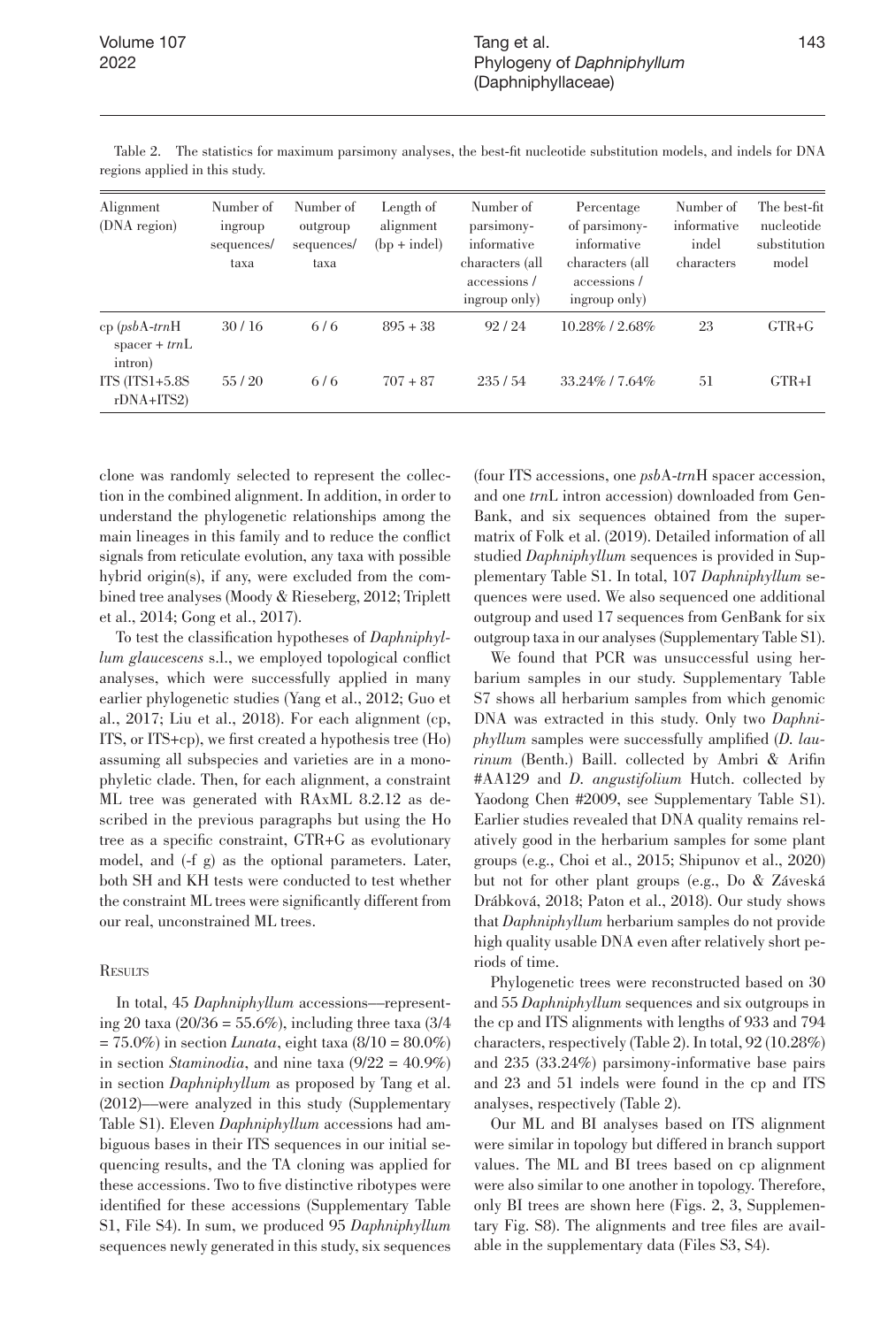

Figure 2. Bayesian inference (BI) of *Daphniphyllum* Blume based on ITS (ITS1, 5.8S rDNA, and ITS2) region. Fifty-five sequences, representing 55.6% of *Daphniphyllum* taxa (20 out of 36 taxa), and six outgroups were analyzed in a matrix with an alignment length of 707 bp and 87 indels. Numbers after taxa refer to Supplementary Table S1, and different clones of the same collection are labeled with letters. Numbers at nodes show Bayesian posterior probabilities/maximum likelihood bootstrap values only when posterior probability is > 0.70 or bootstrap value is > 50. The arrow shows the crown node of *Daphniphyllum*. Sectional assignments follow Tang et al. (2012) and are color-coded. Clades are indicated with capital A, B, C, D, E, and F. Putative hybrid taxa are highlighted in bold. Note that *D. glaucescens* Blume subsp. *oldhamii* (Hemsl.) T. C. Huang var. *lanyuense* T. C. Huang is elevated to *D.* ×*lanyuense* (T. C. Huang) M. S. Tang, S. H. Liu & Yuen P. Yang in this study.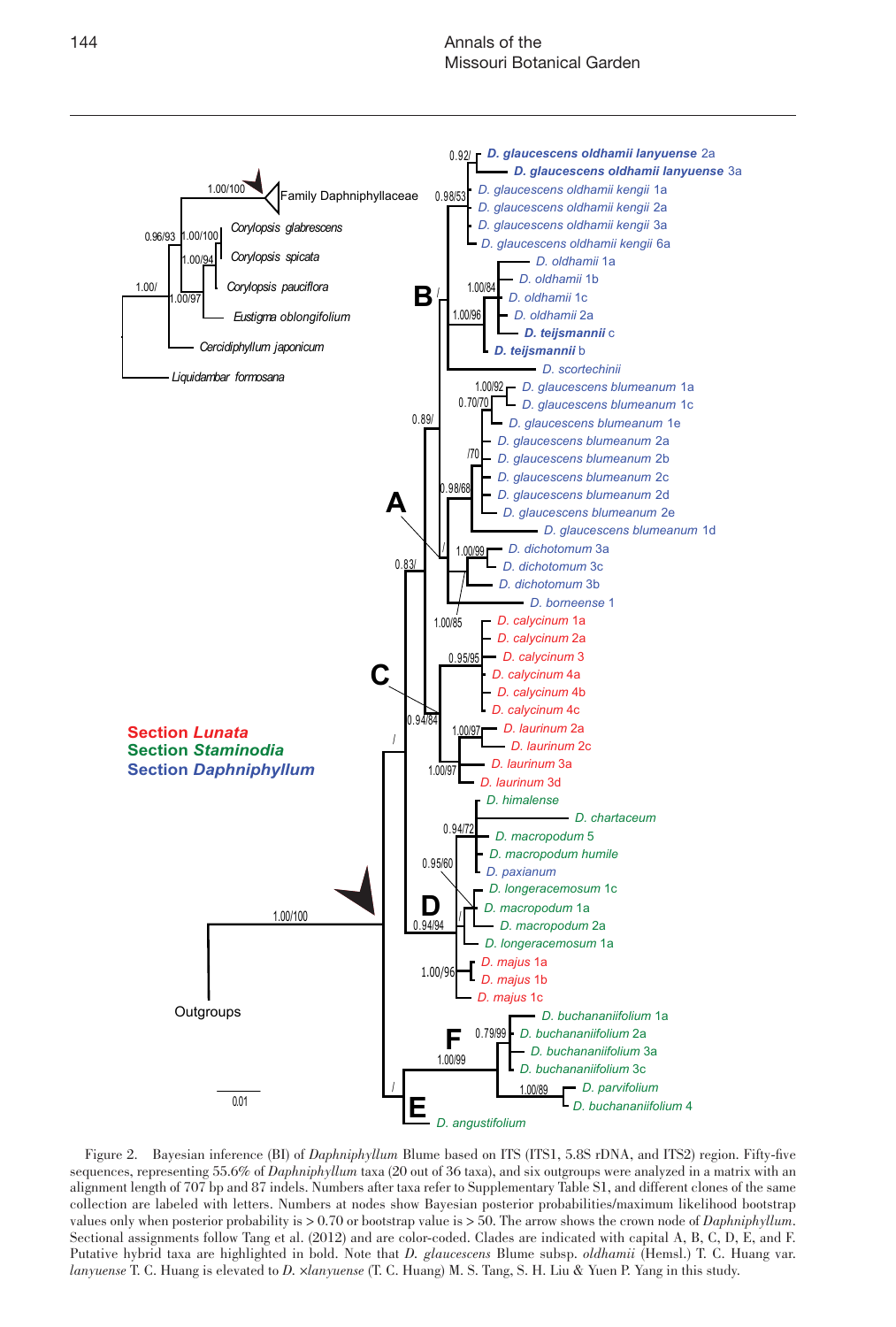

Figure 3. Bayesian inference (BI) of *Daphniphyllum* Blume based on two chloroplast regions (cp; *psb*A-*trn*H spacer and *trn*L intron regions). Thirty sequences, representing 44.4% of *Daphniphyllum* taxa (16 out of 36 taxa), and six outgroups were analyzed in a matrix with an alignment length of 895 bp and 38 indels. Numbers after taxa refer to Supplementary Table S1. Numbers at nodes show Bayesian posterior probabilities/maximum likelihood bootstrap values only when posterior probability is > 0.70 or bootstrap value is > 50. The arrow shows the crown node of *Daphniphyllum*. Sectional assignments follow Tang et al. (2012) and are color-coded. Clades are indicated as in Figure 2. Putative hybrid taxa are highlighted in bold. Note that *D. glaucescens* Blume subsp. *oldhamii* (Hemsl.) T. C. Huang var. *lanyuense* T. C. Huang is elevated to *D.* ×*lanyuense* (T. C. Huang) M. S. Tang, S. H. Liu & Yuen P. Yang in this study.

Both SH and KH tests showed that the ITS tree (Fig. 2) and cp tree (Fig. 3) were incongruent  $(P < 0.05)$ . Therefore, the tree based on combining cp and ITS regions, which might be informative, was provided as a supplemental file (Supplementary Figure S8) but not shown in the main text. *Daphniphyllum glaucescens* subsp. *oldhamii* (Hemsl.) T. C. Huang var. *lanyuense* T. C. Huang, *D. teijsmannii* Zoll. ex Teijsm. & Binn., and *D. macropodum* and its variety *D. macropodum* var. *humile* (Maxim. ex Franch. & Sav.) K. Rosenthal were clustered in the cp tree (Clade  $D_i$ ; PP = 0.99; BS = 87; Fig. 3), but each of them grouped with different *Daphniphyllum* taxa in the ITS tree (Fig. 2). As shown in Figure 2, *D. teijsmannii* is grouped with *D. oldhamii*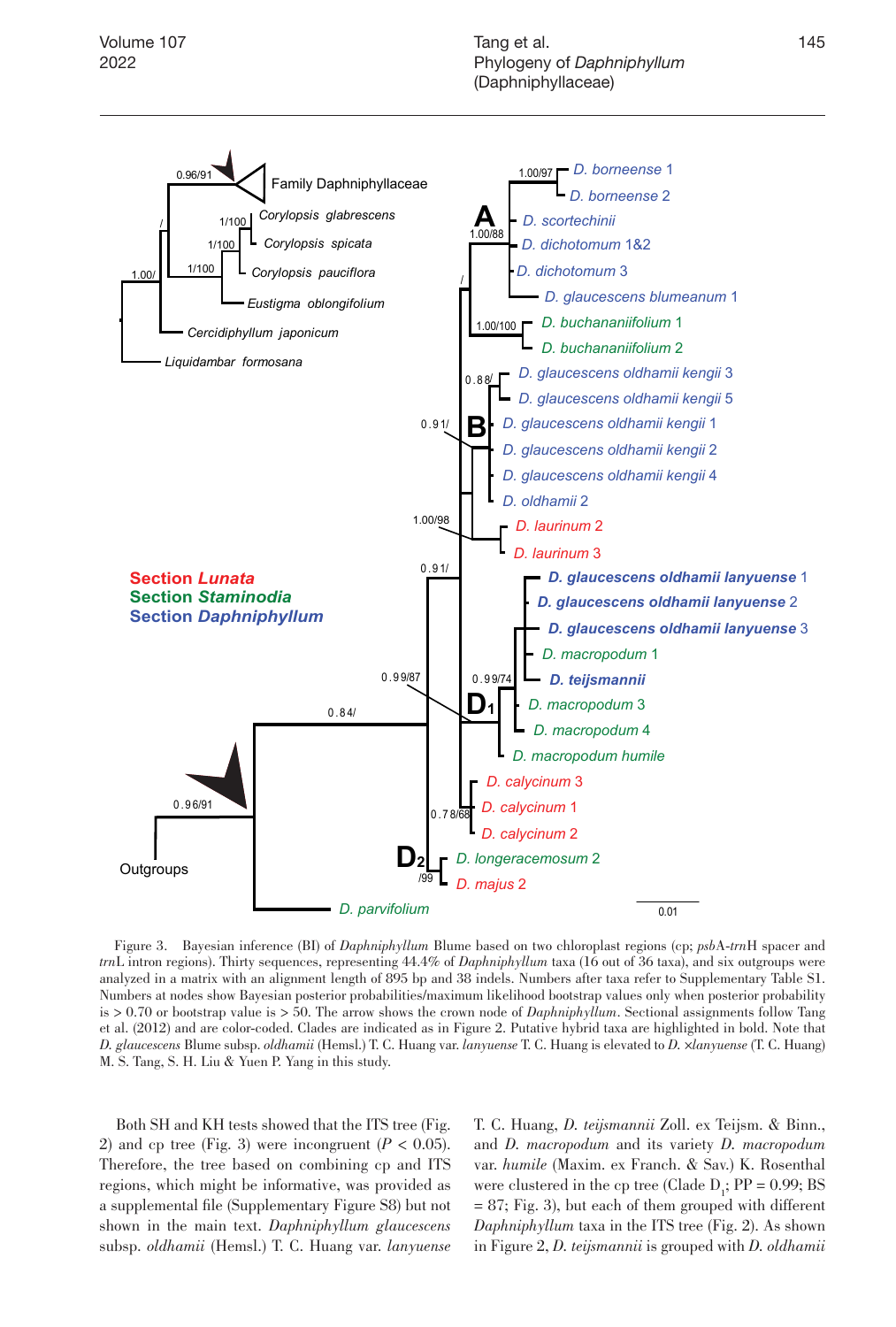Table 3. Tests of monophyly of *Daphniphyllum glaucescens* Blume s.l. with Shimodaira-Hasegawa (SH) tests and Kishino-Hasegawa (KH) tests. Asterisks indicate significant differences (*P* < 0.05) between unconstrained and constraint trees.

| Alignment (DNA region)                 | $-\ln L$ difference | KH test   | SH test   |
|----------------------------------------|---------------------|-----------|-----------|
| $cp (psbA-trnH spaceer + trnL intron)$ |                     |           |           |
| cp tree (unconstrained)                | (best)              |           |           |
| Constraint ML tree                     | 52.18592            | $0.0085*$ | $0.0074*$ |
| ITS $(ITS1+5.8S rDNA+ITS2)$            |                     |           |           |
| ITS tree (unconstrained)               | (best)              |           |           |
| Constraint ML tree                     | 56.21965            | $0.0005*$ | $0.0010*$ |

(Hemsl.) K. Rosenthal (PP = 1.00; BS = 96), *D. glaucescens* subsp. *oldhamii* var. *lanyuense* with *D. glaucescens* subsp. *oldhamii* var. *kengii* (Hurus.) T. C. Huang (PP = 0.98; BS = 53), and *D. macropodum* and *D. macropodum* var. *humile* with *D. longeracemosum* K. Rosenthal, *D. chartaceum* K. Rosenthal, *D. himalense* (Benth.) Müll. Arg., *D. majus* Müll. Arg., and *D. paxianum* K. Rosenthal (Clade D; PP = 0.94; BS = 94). All ribotypes of *D. glaucescens* subsp. *oldhamii* var. *lanyuense* allied with the ribotypes of *D. glaucescens* subsp. *oldhamii* var. *kengii*, and all ribotypes of *D. teijsmannii* allied with *D. oldhamii* (see Fig. 2, File S4). These topological conflicts likely imply the hybridization events in the evolutionary history, while the possibilities of other mechanisms, such as lineage sorting, introgression, gene exchange, or chloroplast capture cannot be ruled out (Soltis & Kuzoff, 1995; Liu et al., 2017; Wen et al., 2020).

The three proposed sections of *Daphniphyllum* were not recovered as monophyletic. Seven clades are revealed: A, B, C,  $\mathbf{D_{_{1}}},$   $\mathbf{D_{_{2}}},$  E, and F (Figs. 2, 3). Clade A includes four taxa from section *Daphniphyllum*: *D. borneense* Stapf, *D. dichotomum* (T. C. Huang) T. C. Huang, *D. glaucescens* var. *blumeanum* (Baill. ex Müll. Arg.) J. J. Sm., and *D. scortechinii* Hook. f. Clade B comprises two taxa (*D. glaucescens* subsp. *oldhamii* var. *kengii* and *D. oldhamii*) from section *Daphniphyllum* as well. *Daphniphyllum calycinum* Benth. and *D. laurinum*, the type of section *Lunata*, are grouped in clade C, whereas *D. majus* is grouped with *D. longeracemosum* from section *Staminodia* in clade  $D_2$ . Clade D1 contains one taxon from section *Daphniphyllum* (*D. paxianum*) and four from section *Staminodia* (*D. chartaceum*, *D. himalense*, *D. macropodum*, and *D. macropodum* var. *humile*). Members of clade F in the ITS tree (*D. buchananiifolium* and *D. parvifolium* Quisumb. & Merr.) were from section *Staminodia*, but they were not grouped in one clade on the cp tree. Clade E contained only *D. angustifolium*, which was assigned to section *Staminodia* in earlier studies.

For the topological conflict analyses, we included all sampled subspecies and varieties under *Daphniphyl-*

*lum glaucescens* s.l. (Huang, 1965, 1966, 1992, 1993) in our hypothesis trees (Ho)––which are *D. borneense*, *D. dichotomum*, *D. glaucescens* var. *blumeanum*, *D. oldhamii*, *D. glaucescens* subsp. *oldhamii* var. *kengii*, *D. glaucescens* subsp. *oldhamii* var. *lanyuense*, *D. paxianum*, and *D. teijsmannii* (Table 1). The Ho tree files and constraint ML tree files are available in the supplementary data (Files S5, S6). Our results suggest that all constraint ML trees are significantly different from our ML trees (Table 3). In other words, our analyses reject all Ho trees that assume the monophyly of *D. glaucescens* s.l.

### **Discussion**

# the scope of sections and evolutionary relationships among taxa

Earlier studies divided *Daphniphyllum* taxa into three sections based on morphological data (Huang, 1965, 1966; Tang et al., 2012), whereas our phylogenetic results suggest that none of the three sections are monophyletic (Figs. 2, 3). The inconsistencies between molecular and morphological data also occur in many other plant groups (Holyoak & Pedersen, 2007; Bateman et al., 2018; Schuster et al., 2018). These incongruences in *Daphniphyllum* likely infer some hybridization, lineage sorting, introgression, gene exchange, or chloroplast capture events (Soreng & Davis, 2000; Liu et al., 2020; Wen et al., 2020)

The three of four sampled species in section *Lunata* were not monophyletic. Our cp tree (Fig. 3) was not able to infer the relationships among *Daphniphyllum calycinum* and *D. laurinum* because of low resolution at the basal branches, but these two taxa are grouped in clade C in the ITS tree (Fig. 2). *Daphniphyllum majus* is clustered with members from section *Stami* $nodia$  in clade D (Fig. 2) or  $D_2$  (Fig. 3).

The results that *Daphniphyllum majus* is closest to members in section *Staminodia* are not too surprising to us because of the habitats and leaf morphology of this species. While all of *D. majus*, *D. calycinum*, and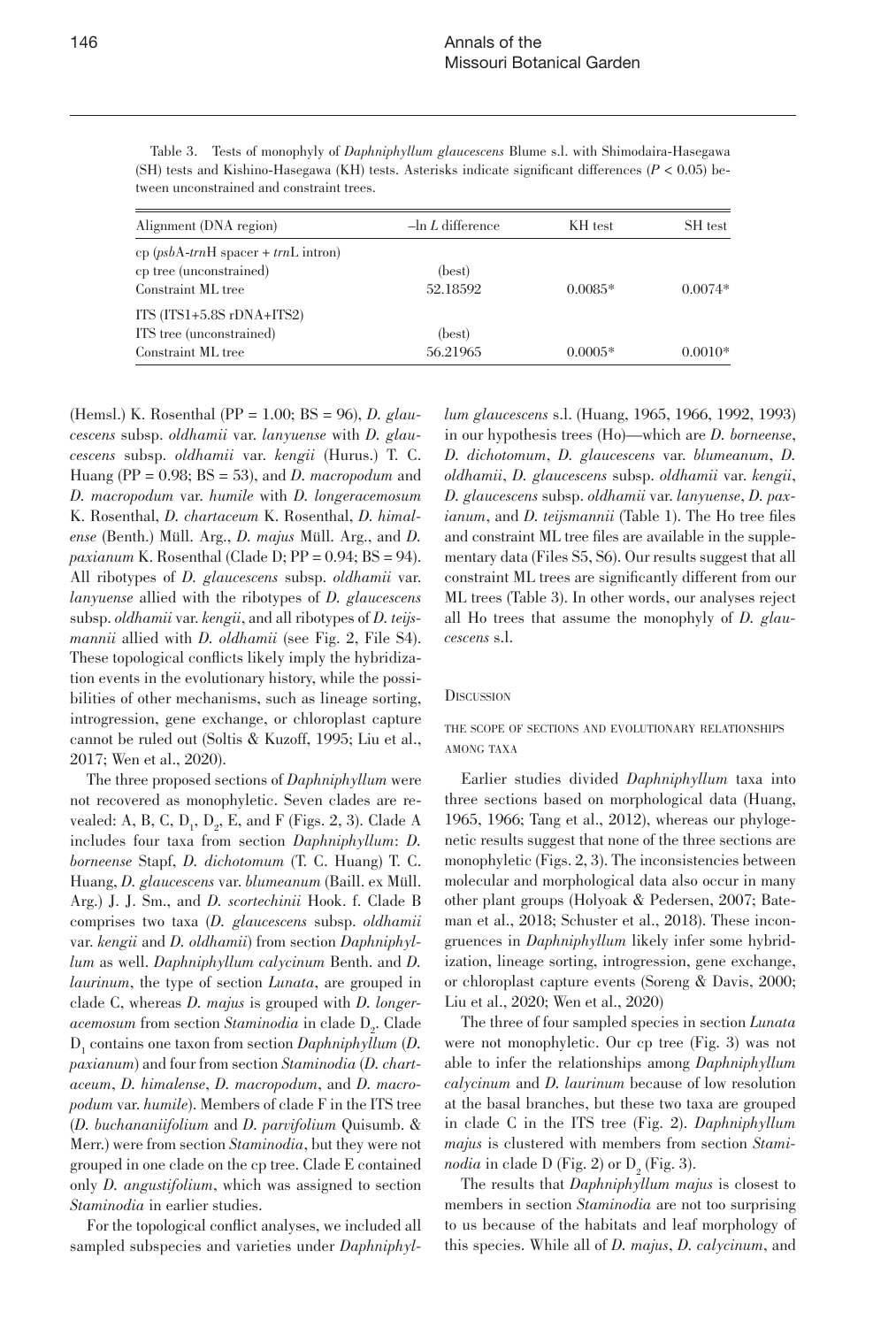*D. laurinum* have lunate (new-moon-shaped) stamens in the staminode flowers and persistent calyx in fruit (Huang, 1965, 1966; Tang et al., 2012), *D. majus* grows in habitats remarkably different from *D. calycinum* and *D. laurinum*. *Daphniphyllum majus* appears in inland, high-altitude forests (500–1500 m), while both *D. calycinum* and *D. laurinum* occur in coastal, lowaltitude forests (60–750 m and 0–1500 m, respectively) (Baillon, 1858; Ming & Kubitzki, 2008). The leaf morphology and geographic distribution of *D. majus* are more similar to *D. chartaceum*, a member of section *Staminodia* (Zhang & Lu, 1989; Tang et al., 2009), which is also placed in clade D (Fig. 2, Supplementary Fig. S8). Moreover, while stigma form is an important trait to characterize sections in *Daphniphyllum* (Huang, 1965, 1966; Tang et al., 2012), the stigma form of *D. majus* remains unclear (Table 1). Above all, here, we suggest removing *D. majus* from section *Lunata* based on the evolutionary position, leaf morphology, and habitats of *D. majus*. However, the sectional assignment for *D. majus* is unclear due to the non-monophyly of sections in *Daphniphyllum* (see the following discussions).

Section *Lunata* would be a monophyletic section only if *Daphniphyllum majus* were removed from this section and *D. peltatum* Yan Liu & T. Meng (not sampled in this study) were grouped with *D. calycinum* and *D. laurinum*.

Moreover, the nine sampled taxa in section *Daphniphyllum* (Table 1) are grouped into three different clades: clades A, B, and D (Figs. 2, 3). Except for two putative hybrid taxa––*D. glaucescens* subsp. *oldhamii* var. *lanyuense* and *D. teijsmannii* (discussed in the following subsections)––and one taxon in clade D, all other taxa are in clades A and B. Thus, section *Daphniphyllum* was not monophyletic, although only 40.9% (= 9/22) of taxa in this section were sampled (Table 1).

Interestingly, our analyses infer not only morphological similarity but also geographical patterns in section *Daphniphyllum*. East Asian *Daphniphyllum* are clustered in clade B as expected based on their morphology and geographical distributions, and Southeast Asian species are grouped in clade A (Fig. 2) (Hooker, 1890; Hayata, 1904; Rosenthal, 1919; Hurusawa, 1942a, 1942b; Huang, 1965, 1966, 1993; Tang et al., 2012).

Species of section *Staminodia* are divided into three main clades, namely D, E, and F (Figs. 2, 3). Clades E and F contain only members from section *Staminodia* (Fig. 2). Other sampled taxa are placed in clade D (or  $D_1$  and  $D_2$ ) with taxa from sections  $Daphniphyllum$ and *Lunata*. Considering sampled members in section *Staminodia* only, our results are consistent with earlier systematic studies. *Daphniphyllum angustifolium* and *D. parvifolium* (clade E), *D. buchananiifolium* (clade F), and *D. macropodum* (clade D) have three distinct

pistil morphologies (Table 1) (Tang et al., 2012) and leaf anatomies (Tang et al., 2009). *Daphniphyllum macropodum* var. *humile*, *D. himalense*, and *D. longeracemosum* are morphologically similar with *D. macropodum* in their pistillate flower, fruit, and leaf anatomies (Rosenthal, 1919; Huang, 1966; Ming & Kubitzki, 2008; Tang et al., 2009, 2012) (see Table 1). Our results infer that current section *Staminodia* likely contains three (clades D, E, and F) or more sections after considering *D. majus* and *D. paxianum*.

In summary, our molecular data do not support current infrageneric classification schemes of *Daphniphyllum* that are based on morphology. Thorough species sampling and additional molecular data will be required to explicate the evolutionary mechanisms of molecular-morphological inconsistencies and for further taxonomic revisions.

# test the classification hypothesis of *daphniphyllum glaucescens* s.l.

The taxonomic histories of the subspecies and varieties under *Daphniphyllum glaucescens* are extremely complex. For example, Müller Argoviensis (1869) recognized *D. glaucescens* and *D. teijsmannii*. Rosenthal (1919) elevated *D. glaucescens* var. *oldhamii* as *D. oldhamii* and treated *D. roxburghii* Baill. including *D. teijsmannii*. Later, Hurusawa (1942b) regarded *D. teijsmannii* as containing *D. oldhamii*. Then, Huang (1965, 1966) treated *D. oldhamii* and *D. teijsmannii* as the subspecies of *D. glaucescens*: *D. glaucescens* subsp. *oldhamii* and *D. glaucescens* subsp. *teijsmannii* (Zoll. ex Teijsm. & Binn.) T. C. Huang. The former subspecies was then treated as *D. oldhamii* by Ming and Kubitzki (2008) and later studies, and the latter subspecies was then accepted as *D. teijsmannii* by Noshiro (1999) and following articles.

Here, we provide the first analyses to test the classification hypothesis of *Daphniphyllum glaucescens* s.l. embraced by Huang's earlier studies (Huang, 1965, 1966, 1992, 1993). Our phylogenetic results show that synonyms of, or taxa included in, *D. glaucescens* s.l.–– including *D. borneense*, *D. dichotomum*, *D. glaucescens* var. *blumeanum*, *D. oldhamii*, *D. glaucescens* subsp. *oldhamii* var. *kengii*, *D. glaucescens* subsp. *oldhamii* var. *lanyuense*, *D. paxianum*, and *D. teijsmannii*––are distributed over several clades rather than in a clade comprised of *D. glaucescens* (Figs. 2, 3). Moreover, our topological conflict analyses reject the broad classification of *D. glaucescens* s.l. (Table 3). Our results strongly suggest that *D. glaucescens* s.l. is not an evolutionary clade. The classifications in later studies (Ming, 1980; Huang, 1996, 1997; Ming & Kubitzki, 2008; Tang et al., 2009, 2012) better represent the diversity of *D. glaucescens* and its allies.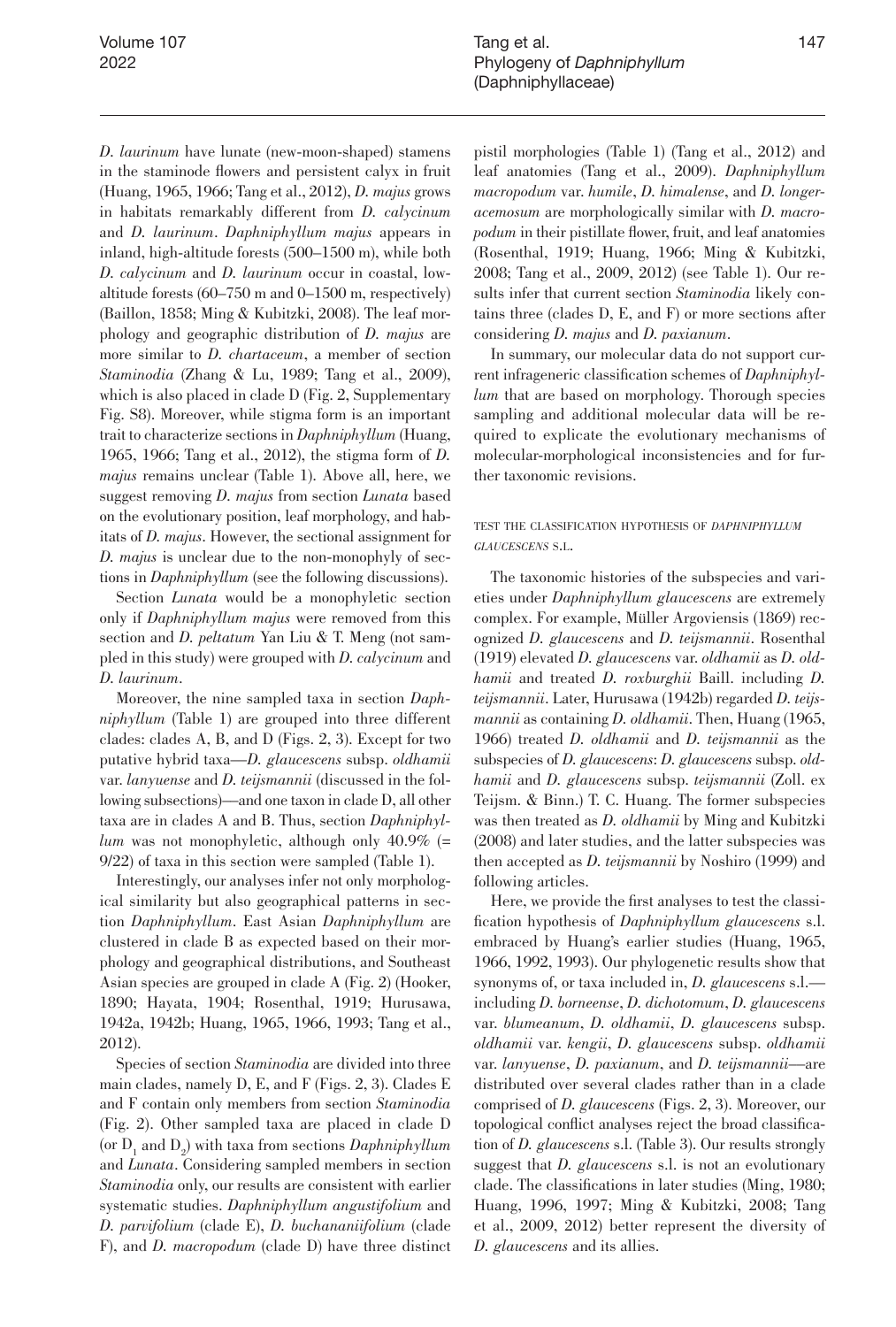Table 4. Comparisons among *Daphniphyllum* ×*lanyuense* (T. C. Huang) M. S. Tang, S. H. Liu & Yuen P. Yang, *D. teijsmannii* Zoll. ex Teijsm. & Binn., and their putative parental species. Morphological and distributional information is obtained from earlier studies (Huang, 1992, 1993; Noshiro, 1999; Ming & Kubitzki, 2008; Tang et al., 2009, 2012).

| <i><u>Species</u></i>                        | D. oldhamii                                        | D. teijsmannii                           | D. macropodum                                                                                | $D. \times$ lanyuense                     | D. glaucescens subsp.<br>oldhamii var. kengii        |
|----------------------------------------------|----------------------------------------------------|------------------------------------------|----------------------------------------------------------------------------------------------|-------------------------------------------|------------------------------------------------------|
| Evolutionary<br>relationships                | putative paternal<br>taxon of $D$ .<br>teijsmannii | natural hybrid                           | putative maternal<br>taxon of $D$ .<br><i><u><b>×lanyuense</b></u></i> and<br>D. teijsmannii | natural hybrid                            | putative paternal<br>taxon of $D$ .<br>$x$ lanyuense |
| Epidermal cell<br>on abaxial<br>leaf surface | papillae                                           | epapillae                                | epapillae                                                                                    | papillae                                  | epapillae                                            |
| Leaf apex                                    | acute to shortly<br>acuminate                      | acute to shortly<br>acuminate            | acute                                                                                        | round or<br>cuspidate                     | shortly acuminate                                    |
| Stigma                                       | oblong                                             | oblong                                   | reniform                                                                                     | reniform                                  | oblong                                               |
| Calyx                                        | parted                                             | parted                                   | asepalous or free                                                                            | parted                                    | parted                                               |
| Surface of<br>endocarp                       | slightly<br>tuberculate                            | slightly<br>tuberculate                  | slightly tuberculate                                                                         | tuberculate                               | smooth or slightly<br>tuberculate                    |
| Drupe size                                   | $6.5-14$ mm long,<br>$4.5 - 7$ mm<br>diam.         | $9-11$ mm long,<br>$5 - 6.5$ mm<br>diam. | $9-13$ mm long, $6-7$<br>mm diam.                                                            | $8-13$ mm long.<br>$9.5 - 10$ mm<br>diam. | $7-11$ mm long,<br>$4.5 - 7$ mm diam.                |
| Geographical<br>distribution                 | Southeast China:<br>Taiwan                         | Japan, Korea                             | China, Japan, Korea,<br>Taiwan                                                               | Lanyu Island                              | Taiwan                                               |
| Elevation                                    | $30 - 1300$ m                                      | $5 - 650$ m                              | $60 - 2100$ m                                                                                | $20 - 500$ m                              | $100 - 2400$ m                                       |

#### putative hybrids and their putative parental taxa

The topological conflicts between maternal (chloroplast) and biparental (nuclear tree) inherited genomes likely infer hybridization events in the studied plant groups (e.g., Palmer et al., 1988; Chiang et al., 2013; Wen et al., 2020) while other mechanisms might also contribute to the conflicts. In our study, the incongruent signals between our cp (Fig. 3) and ITS (Fig. 2) trees suggest that *Daphniphyllum glaucescens* subsp. *oldhamii* var. *lanyuense* and *D. teijsmannii* probably have hybrid origins. The former putative natural hybrid likely arose from *D. macropodum* (maternal parent) and *D. glaucescens* subsp. *oldhamii* var. *kengii* (paternal parent). The latter putative natural hybrid (*D. teijsmannii*) probably evolved from *D. macropodum* (maternal parent) and *D. oldhamii* (paternal parent). As with many natural hybrids in other plant groups (Schwarzbach et al., 2001; Peng et al., 2010; Liu et al., 2019), both putative natural hybrids show a mix of morphological traits of their parental taxa (Table 4). Both putative natural hybrids have limited distributions while their parental taxa are widespread (Table 4). The distribution patterns might be due to the shorter evolutionary histories and/or the lower fitness of the putative natural hybrids compared to their parental species (Song et al., 2004; Rieseberg & Willis, 2007; Arnold & Martin, 2010).

Topological conflicts between chloroplast and nuclear trees could also be caused by hybridization, lineage sorting, introgression, gene exchange, and chloroplast capture (Soltis & Kuzoff, 1995; Liu et al., 2017; Wen et al., 2020). Population-level data or additional nuclear regions will be required to provide better insight into the origins of *Daphniphyllum glaucescens* subsp. *oldhamii* var. *lanyuense* and *D. teijsmannii* (e.g., Suarez-Gonzalez et al., 2018; Kleinkopf et al., 2019; Nobis et al., 2019).

*Daphniphyllum glaucescens* subsp. *oldhamii* var. *lanyuense* has a unique evolutionary history (putative natural hybrid, inferred in the present study), distinguishable morphology (Huang, 1993; Tang et al., 2012), and a restricted geographical range (Huang, 1993) (Table 4). Here, we propose to raise *D. glaucescens* subsp. *oldhamii* var. *lanyuense* as a nothospecies, *D.* ×*lanyuense* (T. C. Huang) M. S. Tang, S. H. Liu & Yuen P. Yang. The taxonomic treatment is provided below.

### Taxonomic Treatment

**Daphniphyllum ×lanyuense** (T. C. Huang) M. S. Tang, S. H. Liu & Yuen P. Yang, stat. nov. Basionym: *Daphniphyllum glaucescens* Blume subsp. *oldhamii* (Hemsl.) T. C. Huang var. *lanyuense* T. C.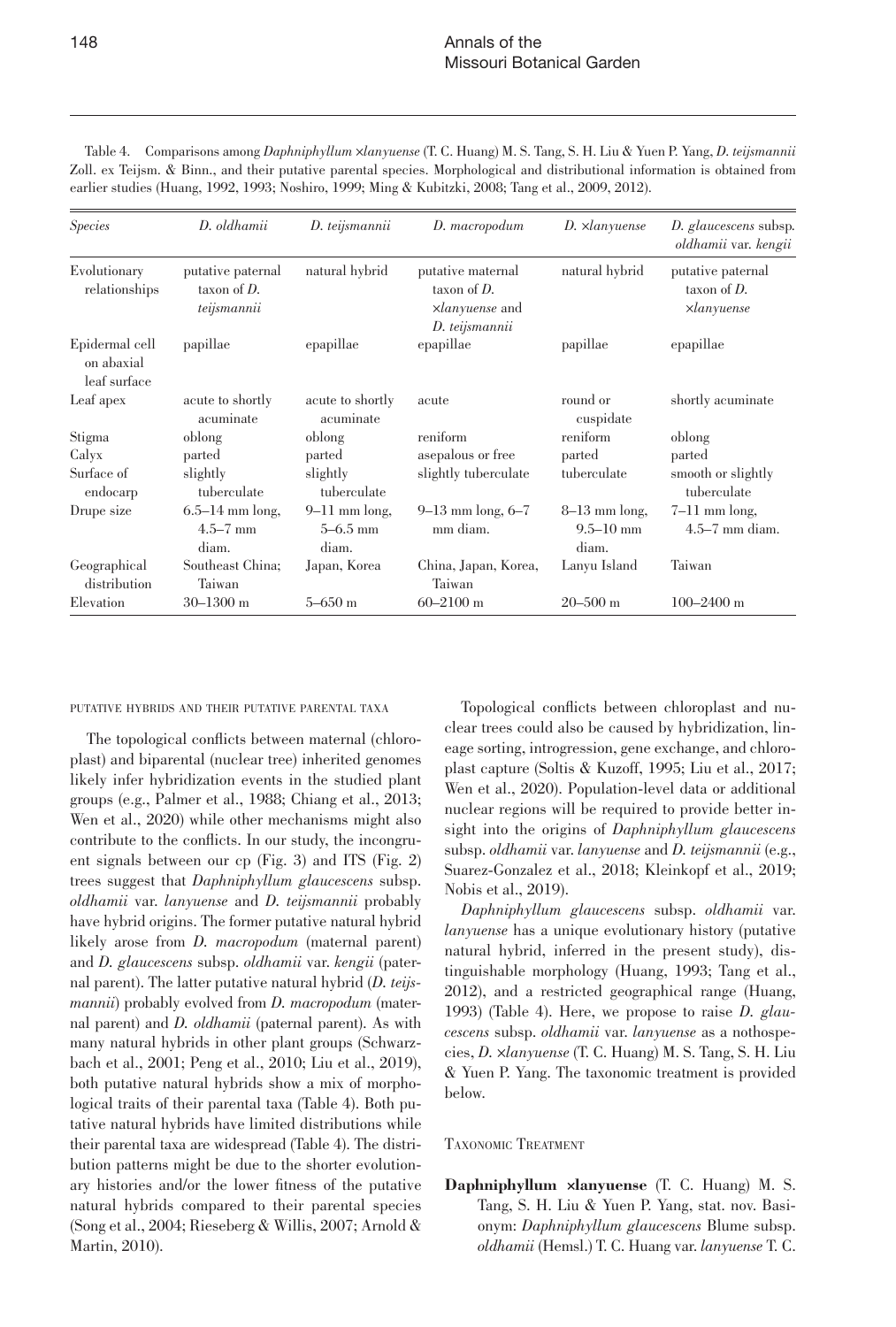Huang, Taiwania 37(2): 134. 1992. TYPE: Taiwan. Taitung: Lanyu Island, 27 Aug. 1969, *T. C*. *Huang 5132* (holotype, TAI!; isotype, TAI!).

Shrubs or small trees, 1.5–8 m tall. Branchlets stout, black or dark brown, almost rugose; lenticels elliptic. Leaf scars acutely triangular or circular. Leaves elliptic, obovate, or oblanceolate,  $6-12.5 \times 2.5-5.5$  cm; petioles stout, 2–4.5 cm; blade symmetrical, sometimes dentate near the apex; shiny, olive green or brown adaxially; papillose, glaucous or brown abaxially; base acute to cuneate; margins slightly revolute; apex mostly obtuse, convex, round, or cuspidate; lateral veins 6 to 10 pairs. Male inflorescences erect, 2–4 cm. Male flowers: pedicels 2.5–4 mm; calyx 4- to 6-parted, shorter than the filaments; stamens 6 to 10, anthers oblong, 0.8–2.0 mm, connective broadly acute at apex, cordate at base; filaments equal to or slightly shorter than anthers. Female inflorescences ascent, 1.4–3.5 cm. Female flowers: pedicels 2.5–6 mm; calyx 4- to 6-parted, caducous, ca. 0.6 mm; staminodes absent; ovary ovoid or globose, ca. 1.6 mm; stigmas reniform. Infructescences with axes to 0.8–4.0 cm. Fruit stalks 5–15 mm, slightly thickened close to the base of fruits. Drupes ellipsoid,  $8-13.5 \times 6-9.5$  mm, noticeably tuberculate.

*Distribution and habitat. Daphniphyllum* ×*lanyuense* is endemic to Lanyu Island (Orchid Island), Taitung County, Taiwan, and occurs on open hilltops, roadsides, or forest edges.

*Note.* On the basis of the comparative morphology of pistillate flowers (Tang et al., 2012) and phylogenetic analyses inferred in this study, we conclude that *Daphniphyllum* ×*lanyuense* is a putative natural hybrid between *D. macropodum* (maternal parent) (Fig. 3) and *D. glaucescens* subsp. *oldhamii* var. *kengii* (paternal parent) (Fig. 2) and should be recognized as a species.

*Paratypes.* TAIWAN. **Taitung:** Lanyu, 16 Feb. 1970, *C*. *E*. *Chang 6143* (TAI); 14 Aug. 1977, *Y*. *C*. *Jeng 1639*  (TAI); 26 June 1985, *Y*. *L*. *Jong 941* (TAI).

*Specimens examined.* TAIWAN. **Taitung:** Lanyu, *C. C. Liao 1205*, *1215* (HAST); *C. C. Wang et al. s.n.* (TNM); *C. E. Chang 3074* (PPI), *6143* (TAI), *14953* (HAST), *16822* (HAST, PPI), *19668* (PPI); *C. H. Tsou 509* (HAST); *C. H. Ou et al. s.n.* (TNM); *C.-I Peng 10704*, *12698* (HAST); *C. K. Yang 295* (TNM); *C. M. Wang 3562* (TNM); *C. S. Tung s.n.* (TNM); *C. Y. Kuo 437* (TAIF); *G. S. Wang & C. N. Koh 169*, *267* (TNM); *J. C. Wang 5579* (HAST); *L. C. Shih s.n.* (SYSU); *M. C. Ho & H. C. Huang 114*, *147* (NTUF); *M. F. Lao 215* (TAIF); *Mamoru 9910* (TAI); *P. F. Lu 1063*, *6269*, *8459* (HAST, TAIF); *M. S. Tang T800*, *T801*, *T803*, *T805*, *T806*, *T810* (SYSU); *Q. L. Ye 5784* (PPI); *S. F. Huang 2670* (TAI); *S. H. Liu et al. 901* (TAIF); *S. T. Chiu & H. F. Yen s.n.* (TNM); *S. T. Chiu & J. N. Chen 4158* (HAST, TAIF, TNM); *S. W. Chung 6545*, *6591* (HAST, TAIF); *S. Y. Lu 17604* (TAIF), *18499* (TNM),

*s.n.* (TAIF, TNM); *T. C. Huang 5132*, *s.n.* (TAI); *T. Y. Yang & C. H. Chu 8004* (TNM); *T. Y. Yang et al. 3876*, *6630*, *6631*  (TNM), *T. Y. A. Yang 1501* (HAST, TNM); *T. Y. A. Yang & C. N. Wang 10117* (HAST); *T. Y. A. Yang & C. C. Yen 10632* (HAST); *T. Y. A. Yang & C. H. Chuang 10310* (HAST); *T. Y. A. Yang & C. Y. Liu 14651* (HAST); *T. Y. A. Yang et al*. *6630*, *6631* (HAST), *8247*, *8248* (TNM), *8482*, *8483* (HAST, TAIF, TNM), *8601*, *9891*, *9892*, *9921*, *10022*, *11861*, *12123*, *13037*, *13356*, *13716*, *13757*, *15166* (TNM); *W. L. Chiou 10119* (HAST, TAIF); *W. L. Wagner 6709* (HAST); *W. P. Leu 1395* (HAST); *Y. C. Lu 1596* (HAST, TAIF, TNM); *Y. C. Lu & C. C. Liao 1596* (TAIF, TNM); *Y. C. Lu et al*. *920* (TAIF); *Y. P. Yang s*.*n*. (HAST, TAIF).

### **CONCLUSIONS**

Our study provides new insight into *Daphniphyllum* sections and species-level systematics based on both nuclear and chloroplast regions by sampling half (55.6%) of the taxa in the genus. Our results did not support the monophyly of any of the three proposed sections that have previously been based on morphological classification schemes in *Daphniphyllum*. Moreover, our analyses reveal the evolutionary relationships among *Daphniphyllum*, support the classification hypotheses of *D. glaucescens* s. str. that its varieties and some synonymous taxa should be treated separately, and recognize two, or more, putative natural hybrids. In addition, we elevated *D.* ×*lanyuense* to nothospecies status. Phylogenies with inclusive sampling and higher resolutions will be required for further revision of the sectional and species delimitation.

### SUPPLEMENTARY DATA

Supplementary data are available online ([<https://](https://annals.mobot.org/) [annals.mobot.org/>](https://annals.mobot.org/)) and consist of the following. Supplementary Table S1 presents sampling information and GenBank accession numbers of the studied *Daphniphyllum* plants and outgroups. Supplementary Table S2 includes the primers and amplification protocols applied in this study. File S3 contains the cp (*psb*A*trn*H spacer + *trn*L intron) alignments and trees; File S4, the ITS alignments and trees; File S5, the Ho tree and constraint ML tree for the topological conflict analyses using cp alignment; and File S6, the Ho tree and constraint ML tree for the topological conflict analyses using ITS alignment. Supplementary Table S7 is a list of the *Daphniphyllum* herbarium samples. Finally, Supplementary Figure S8 presents Bayesian inference (BI) of *Daphniphyllum* based on the ITS+cp combined alignment with a length of 1602 bp and 127 indels. Note that putative natural hybrid taxa are removed. Numbers after taxa refer to Supplementary Table S1. Numbers at nodes show Bayesian posterior probabilities/ ML bootstrap values only when posterior probability is > 0.70 or bootstrap value is > 50. The arrow shows the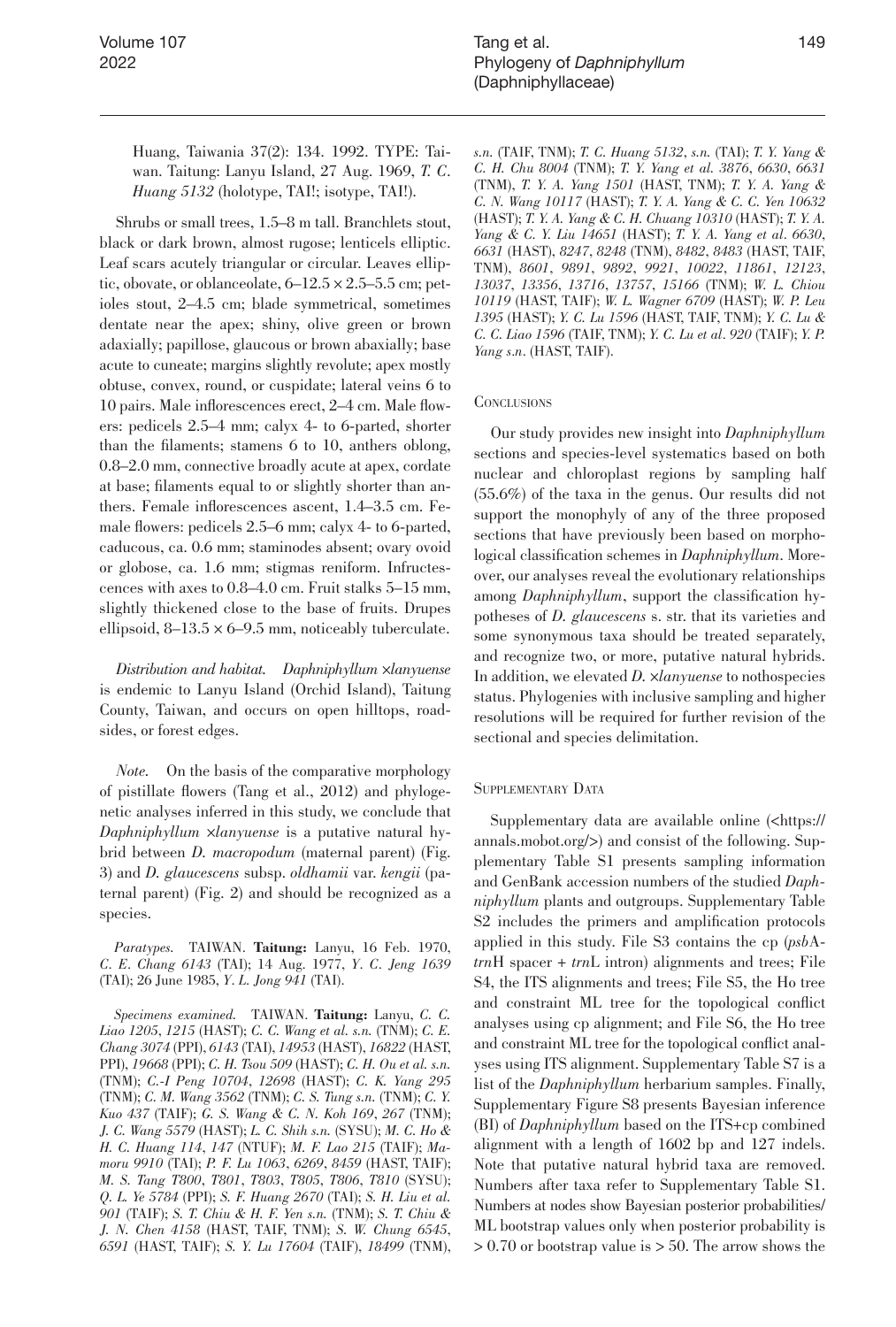crown node of *Daphniphyllum*. Clades are indicated as Figure 2.

### Authors' Contributions

Y. P. Y. and M. S. T. initiated the study; M. S. T. collected plant samples from China, Japan, Malaysia, Philippines, Singapore, Taiwan, and West Java; M. S. T. took color photographs of studied samples from the wild; M. S. T. and C. C. T. extracted DNA and conducted the molecular wet lab work; C. C. T., Y. P. Y., and S. H. L. contributed analysis tools; S. H. L. and M. S. T. performed phylogenetic analyses and prepared figures and tables; S. H. L. prepared and archived the sequence data to NCBI; S. H. L., M. S. T., and C. R. S. wrote and revised the manuscript; all authors read and approved the final manuscript.

# Literature Cited

- APG IV. 2016. An update of the Angiosperm Phylogeny Group classification for the orders and families of flowering plants: APG IV. Bot. J. Linn. Soc. 181: 1–20.
- Arnold, M. L. & N. H. Martin. 2010. Hybrid fitness across time and habitats. Trends Ecol. Evol. 25: 530–536.
- Azuma, H., L. B. Thien & S. Kawano. 1999. Molecular phylogeny of *Magnolia* (Magnoliaceae) inferred from cpDNA sequences and evolutionary divergence of the floral scents. J. Pl. Res. 112: 291–306.
- Baillon, M. H. 1858. *Daphniphyllum*. Pp. 564–565 *in* Etude Générale du Groupe de Euphorbiacées. V. Masson, Paris.
- Bateman, R. M., A. R. Murphy, P. M. Hollingsworth, M. L. Hart, I. Denholm & P. J. Rudall. 2018. Molecular and morphological phylogenetics of the digitate-tubered clade within subtribe Orchidinae s.s. (Orchidaceae: Orchideae). Kew Bull. 73: 54.
- Bentham, G. 1854. *Goughia*. Hooker's J. Bot. Kew Gard. Misc. 6: 8–10.
- Bhatnagar, A. K. & M. Garg. 1977. Affinities of *Daphniphyllum* palynological approach. Phytomorphology 27: 92–97.
- Blume, C. L. 1826. *Daphniphyllum*. Pp. 1152–1153 *in* Bijdragen tot de flora van Nederlandsch Indië, Vol. 17. Ter Lands Drukkerij, Batavia [Jakarta].
- Borchsenius, F. 2009. FastGap 1.2. Department of Biosciences, Aarhus University, Denmark. [<http://www.aubot.dk](http://www.aubot.dk/FastGap_home.htm) [/FastGap\\_home.htm](http://www.aubot.dk/FastGap_home.htm)>.
- Boyce, P. 1999. Plate 376. *Daphniphyllum himalaense* subsp. *macropodum*. Curtis's Bot. Mag. 16: 267–272.
- Burleigh, J. G. & S. Mathews. 2004. Phylogenetic signal in nucleotide data from seed plants: Implications for resolving the seed plant tree of life. Amer. J. Bot. 91: 1599– 1613.
- Carstens, B. C., T. A. Pelletier, N. M. Reid & J. D. Satler. 2013. How to fail at species delimitation. Molec. Ecol. 22: 4369–4383.
- Chen, Y., W. Zhang, L. Ren, J. Li & A. Li. 2018. Total syntheses of daphenylline, daphnipaxianine A, and himalenine D. Angewandte Chemie Int. Ed. 57: 952–956.
- Chiang, Y.-C., B.-H. Huang, C.-W. Chang, Y.-T. Wan, S.-J. Lai, S. Huang & P.-C. Liao. 2013. Asymmetric introgression in the horticultural living fossil *Cycas* sect. *Asiorientales* using a genome-wide scanning approach. Int. J. Molec. Sci. 14: 8228–8251.
- Chien, S. S. 1933. Chinese species of *Daphniphyllum*. Contrib. Biol. Lab. Sci. Soc. China 8: 233–243.
- Choi, J., H. Lee & A. Shipunov. 2015. All that is gold does not glitter? Age, taxonomy, and ancient plant DNA quality. PeerJ 3: e1087.
- Croizat, L. & F. P. Metcalf. 1941. The Chinese and Japanese species of *Daphniphyllum*. Lingnan Sci. J. 20: 105–130.
- Cronquist, A. 1983. Some realignments in the dicotyledons. Nordic J. Bot. 3: 75–83.
- Darriba, D., G. L. Taboada, R. Doallo & D. Posada. 2012. jModelTest 2: More models; new heuristics and parallel computing. Nature, Meth. 9: 772.
- Davis, C. C. & M. W. Chase. 2004. Elatinaceae are sister to Malpighiaceae; Peridiscaceae belong to Saxifragales. Amer. J. Bot. 91: 262–273.
- Dessimoz, C. & M. Gil. 2010. Phylogenetic assessment of alignment reveals neglected tree signal in gaps. Genome Biol. 11: R37.
- Do, D. & L. Záveská Drábková. 2018. Herbarium tale: The utility of dry specimens for DNA barcoding Juncaceae. Pl. Syst. Evol. 304: 281–294.
- Dong, W., C. Xu, T. Cheng, K. Lin & S. Zhou. 2013a. Sequencing angiosperm plastid genomes made easy: A complete set of universal primers and a case study on the phylogeny of Saxifragales. Genome Biol. Evol. 5: 989–997.
- Dong, W., C. Xu, T. Cheng & S. Zhou. 2013b. Complete chloroplast genome of *Sedum sarmentosum* and chloroplast genome evolution in Saxifragales. PLoS ONE 8: e77965.
- Endress, P. K. & A. Igersheim. 1999. Gynoecium diversity and systematics of the basal eudicots. Bot. J. Linn. Soc. 130: 305–393.
- Feng, Y., X. Wang, K. Pan & D. Hong. 1998. A revaluation of the systematic positions of the Cercidiphyllaceae and Daphniphyllaceae based on *rbc*L gene sequence analysis, with reference to the relationship in the "lower" Hamamelidae. Acta Phytotax. Sin. 36: 411–422.
- Folk, R. A., R. L. Stubbs, M. E. Mort, N. Cellinese, J. M. Allen, P. S. Soltis, D. E. Soltis, et al. 2019. Rates of niche and phenotype evolution lag behind diversification in a temperate radiation. Proc. Natl. Acad. Sci. 116: 10874– 10882.
- Gamez, E. J., L. Luyengi, S. K. Lee, L. F. Zhu, B. N. Zhou, H. H. Fong, J. M. Pezzuto, et al. 1998. Antioxidant flavonoid glycosides from *Daphniphyllum calycinum*. J. Nat. Prod. 61: 706–708.
- Goh, W. L., S. Sungkaew, A. Teerawatananon, D. Ohrnberger, E. A. Widjaja, K. K. Sabu, B. Gopakumar, et al. 2020. The phylogenetic position and taxonomic status of the Southeast and South Asian bamboo genera *Neohouzeaua* and *Ochlandra* (Poaceae: Bambusoideae). Phytotaxa 472: 107–122.
- Gong, X., K.-H. Hung, Y.-W. Ting, T.-W. Hsu, L. Malikova, H. T. Tran, C.-L. Huang, et al. 2017. Frequent gene flow blurred taxonomic boundaries of sections in *Lilium* L. (Liliaceae). PLoS One 12: e0183209.
- Grierson, A. J. C. & D. G. Long. 1987. Daphniphyllaceae. Pp. 813–814 *in* Flora of Bhutan, Vol. 1. Royal Botanic Garden, Edinburgh, Edinburgh.
- Guo, X., J. Liu, G. Hao, L. Zhang, K. Mao, X. Wang, D. Zhang, et al. 2017. Plastome phylogeny and early diversification of Brassicaceae. BMC Genomics 18: 176.
- Gutiérrez, E. E. & G. S. T. Garbino. 2018. Species delimitation based on diagnosis and monophyly, and its importance for advancing mammalian taxonomy. Zool. Res. 39: 301– 308.
- Hall, T. A. 1999. BioEdit: A user-friendly biological sequence alignment editor and analysis program for Windows 95/98/ NT. Nucl. Acids Symp. Ser. 41: 95–98.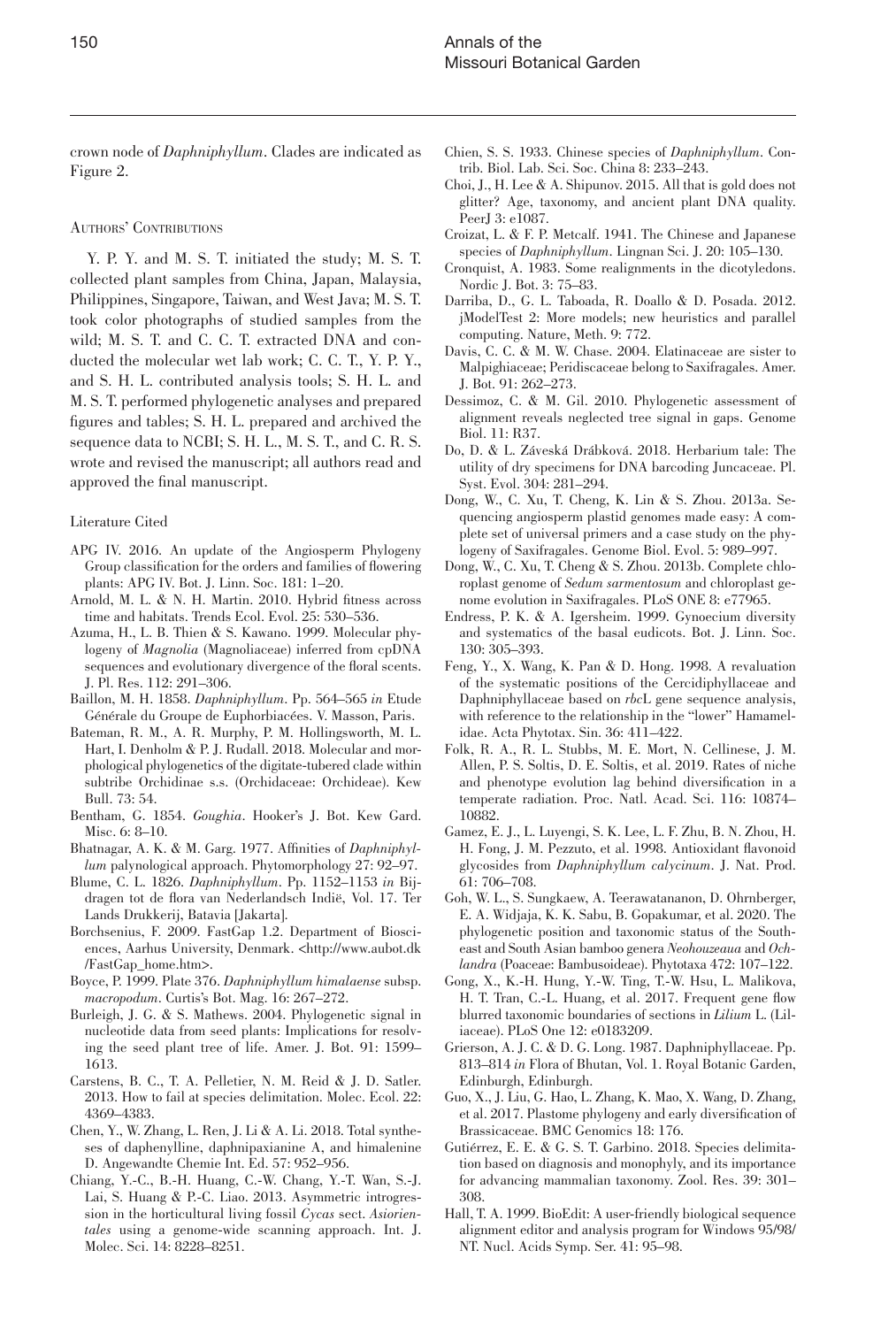- Hatusima, S. 1971. Daphniphyllaceae. Flora of the Ryukyus (Including Amami Islands, Okinawa Islands, and Sakishima Archipelago). Okinawa seibutsu kyoiku kenkyuka [Okinawan Society of Biological Education and Research), Naha. [In Japanese.]
- Hayata, B. 1904. Revisio Euphorbiacearum et Buxacearum japonicarum. J. Coll. Sci. Imp. Univ. Tokyo 20: 31–34.
- Holyoak, D. T. & N. Pedersen. 2007. Conflicting molecular and morphological evidence of evolution within the Bryaceae (Bryopsida) and its implications for generic taxonomy. J. Bryol. 29: 111–124.
- Hooker, J. D. 1890. *Daphniphyllum*. Pp. 353–354 *in* The Flora of British India, Vol. 5. L. Reeve & Co., London.
- Huang, T.-C. 1965. Monograph of *Daphniphyllum* I. Taiwania 11: 57–98.
- Huang, T.-C. 1966. Monograph of *Daphniphyllum* II. Taiwania 12: 137–234.
- Huang, T.-C. 1992. Notes on the Flora of Taiwan (14)—Two new names. Taiwania 37: 134–135.
- Huang, T.-C. 1993. Daphniphyllaceae. Pp. 505–509 *in* Flora of Taiwan, 2nd ed., Vol. 3. Editorial Committee of the Flora of Taiwan, Taipei.
- Huang, T.-C. 1996. Notes on taxonomy and pollen of Malesian *Daphniphyllum* (Daphniphyllaceae). Blumea 41: 231– 244.
- Huang, T.-C. 1997. Daphniphyllaceae. Pp. 145–168 *in* C. Kalkman, D. W. Kirkup, H. P. Nooteboom, P. F. Stevens & W. J. J. O. de Wilde (editors), Flora Malesiana, Series I, Vol. 13. Rijksherbarium/Hortus Botanicus, Leiden.
- Huelsenbeck, J. P. & F. Ronquist. 2001. MrBayes: Bayesian inference of phylogeny. Bioinformatics 17: 754–755.
- Hurusawa, I. 1942a. Notes on the Japanese species of *Daphniphyllum* (I). J. Jap. Bot. 18: 47–62.
- Hurusawa, I. 1942b. Notes on the Japanese species of *Daphniphyllum* (II). J. Jap. Bot. 18: 155–163.
- Kapil, R. N. & A. K. Bhatnagar. 1994. The contribution of embryology to the systematics of the Euphorbiaceae. Ann. Missouri Bot. Gard. 81: 145–159.
- Katoh, K. & D. M. Standley. 2013. MAFFT multiple sequence alignment software version 7: Improvements in performance and usability. Molec. Biol. Evol. 30: 772–780.
- Katoh, K., K. Misawa, K. Kuma & T. Miyata. 2002. MAFFT: A novel method for rapid multiple sequence alignment based on fast Fourier transform. Nucl. Acids Res. 30: 3059–3066.
- Kiew, R. & A. R. Rafidah. 2008. *Daphniphyllum* (Daphniphyllaceae) in Peninsular Malaysia. Blumea 53: 443–446.
- Kishino, H. & M. Hasegawa. 1989. Evaluation of the maximum likelihood estimate of the evolutionary tree topologies from DNA sequence data, and the branching order in Hominoidea. J. Molec. Evol. 29: 170–179.
- Kleinkopf, J. A., W. R. Roberts, W. L. Wagner & E. H. Roalson. 2019. Diversification of Hawaiian *Cyrtandra* (Gesneriaceae) under the influence of incomplete lineage sorting and hybridization. J. Syst. Evol. 57: 561–578.
- Koch, M., I. A. Al-Shehbaz & K. Mummenhoff. 2003. Molecular systematics, evolution, and population biology in the mustard family (Brassicaceae). Ann. Missouri Bot. Gard. 90: 151–171.
- Kunwar, R. M. 2003. Ethnobotanical notes on flora of Khaptad National Park (KNP), far-western Nepal. Himalayan J. Sci. 1: 25–30.
- Kupczok, A., H. A. Schmidt & A. von Haeseler. 2010. Accuracy of phylogeny reconstruction methods combining overlapping gene data sets. Algorithms Molec. Biol. 5: 37.
- Li, H.-T., T.-S. Yi, L.-M. Gao, P.-F. Ma, T. Zhang, J.-B. Yang, M. A. Gitzendanner, et al. 2019. Origin of angiosperms and the puzzle of the Jurassic gap. Nature Pl. 5: 461–470.
- Liu, S.-H., P. C. Hoch, M. Diazgranados, P. H. Raven & J. C. Barber. 2017. Multi-locus phylogeny of *Ludwigia* (Onagraceae): Insights on infrageneric relationships and the current classification of the genus. Taxon 66: 1112–1127.
- Liu, S.-H., C. E. Edwards, P. C. Hoch, P. H. Raven & J. C. Barber. 2018. Genome skimming provides new insight into the relationships in *Ludwigia* section *Macrocarpon*, a polyploid complex. Amer. J. Bot. 105: 875–887.
- Liu, S.-H., Y.-H. Tseng, D. Zure, R. R. Rubite, T. D. Balangcod, C.-I Peng & K.-F. Chung. 2019. *Begonia balangcodiae sp. nov.* from northern Luzon, the Philippines and its natural hybrid with *B. crispipila*, *B. × kapangan nothosp. nov.* Phytotaxa 407: 5–21.
- Liu, S.-H., H.-A. Yang, Y. Kono, P. C. Hoch, J. C. Barber, C.-I Peng & K.-F. Chung. 2020. Disentangling reticulate evolution of North Temperate haplostemonous *Ludwigia* (Onagraceae). Ann. Missouri Bot. Gard. 105: 163–182. [https://](https://doi.org/10.3417/2020479) [doi.org/10.3417/2020479](https://doi.org/10.3417/2020479)
- Lu, Z., Y. Li, J. Deng & A. Li. 2013. Total synthesis of the *Daphniphyllum* alkaloid daphenylline. Nat. Chem. 5: 679–684.
- Maddison, W. P. & D. R. Maddison. 2018. Mesquite: A modular system for evolutionary analysis. Version 3.40. [<http://](http://www.mesquiteproject.org) [www.mesquiteproject.org](http://www.mesquiteproject.org)/>.
- Meng, T., D. X. Nong, Q. Yuan & Y. Liu. 2020. *Daphniphyllum peltatum*, a new species of Daphniphyllaceae from limestone areas in southwestern Guangxi, China. Taiwania 65: 232–236.
- Miller, M. A., W. Pfeiffer & T. Schwartz. 2010. Creating the CIPRES Science Gateway for inference of large phylogenetic trees. Proceedings of the Gateway Computing Environments Workshop (GCE), 1–8. Gateway Computing Environments Workshop (GCE), New Orleans, Louisiana.
- Ming, T.-L. 1980. Daphniphyllaceae. Pp. 1–11 *in* M. Cheng & T.-L. Ming (editors), Flora Republicae Popularis Sinicae, Vol. 45. Science Press, Beijing.
- Ming, T.-L. & K. Kubitzki. 2008. Daphniphyllaceae. Pp. 315–317 *in* Z. Y. Wu, P. H. Raven & D. Y. Hong (editors), Flora of China, Vol. 11. Science Press, Beijing; Missouri Botanical Garden Press, St. Louis.
- Moody, M. L. & L. H. Rieseberg. 2012. Sorting through the chaff, nDNA gene trees for phylogenetic inference and hybrid identification of annual sunflowers (*Helianthus* sect. *Helianthus*). Molec. Phylogen. Evol. 64: 145–155.
- Müller Argoviensis, J. 1869. Daphniphyllaceae. Pp. 1–6 *in* A. P. de Candolle (editor), Prodromus Systematis Naturalis Regni Vegetabilis, 16(1). Sumptibus Sociorum Treuttel et Würtz, Paris.
- Nobis, M., P. D. Gudkova, E. Baiakhmetov, J. Żabicka, K. Krawczyk & J. Sawicki. 2019. Hybridisation, introgression events and cryptic speciation in *Stipa* (Poaceae): A case study of the *Stipa heptapotamica* hybrid-complex. Perspect. Pl. Ecol. Evol. Syst. 39: 125457.
- Noshiro, S. 1999. Daphniphyllaceae. Pp. 31–32 *in* Flora of Japan IIc. Kodansha, Tokyo.
- Palmer, J. D., R. K. Jansen, H. J. Michaels, M. W. Chase & J. R. Manhart. 1988. Chloroplast DNA variation and plant phylogeny. Ann. Missouri Bot. Gard. 75: 1180.
- Paton, A., M. Mwanyambo & A. Culham. 2018. Phylogenetic study of *Plectranthus*, *Coleus* and allies (Lamiaceae): Taxonomy, distribution and medicinal use. Bot. J. Linn. Soc. 188: 355–376.
- Peng, C.-I, Y. Liu, S. M. Ku, Y. Kono & K. F. Chung. 2010. *Begonia ×breviscapa* (Begoniaceae), a new intersectional natural hybrid from limestone areas in Guangxi, China. Bot. Stud. 51: 107–117.
- Rambaut, A. 2014. FigTree v1.4.2. <[http://tree.bio.ed.ac.uk](http://tree.bio.ed.ac.uk/software/figtree/) [/software/figtree/](http://tree.bio.ed.ac.uk/software/figtree/)>.